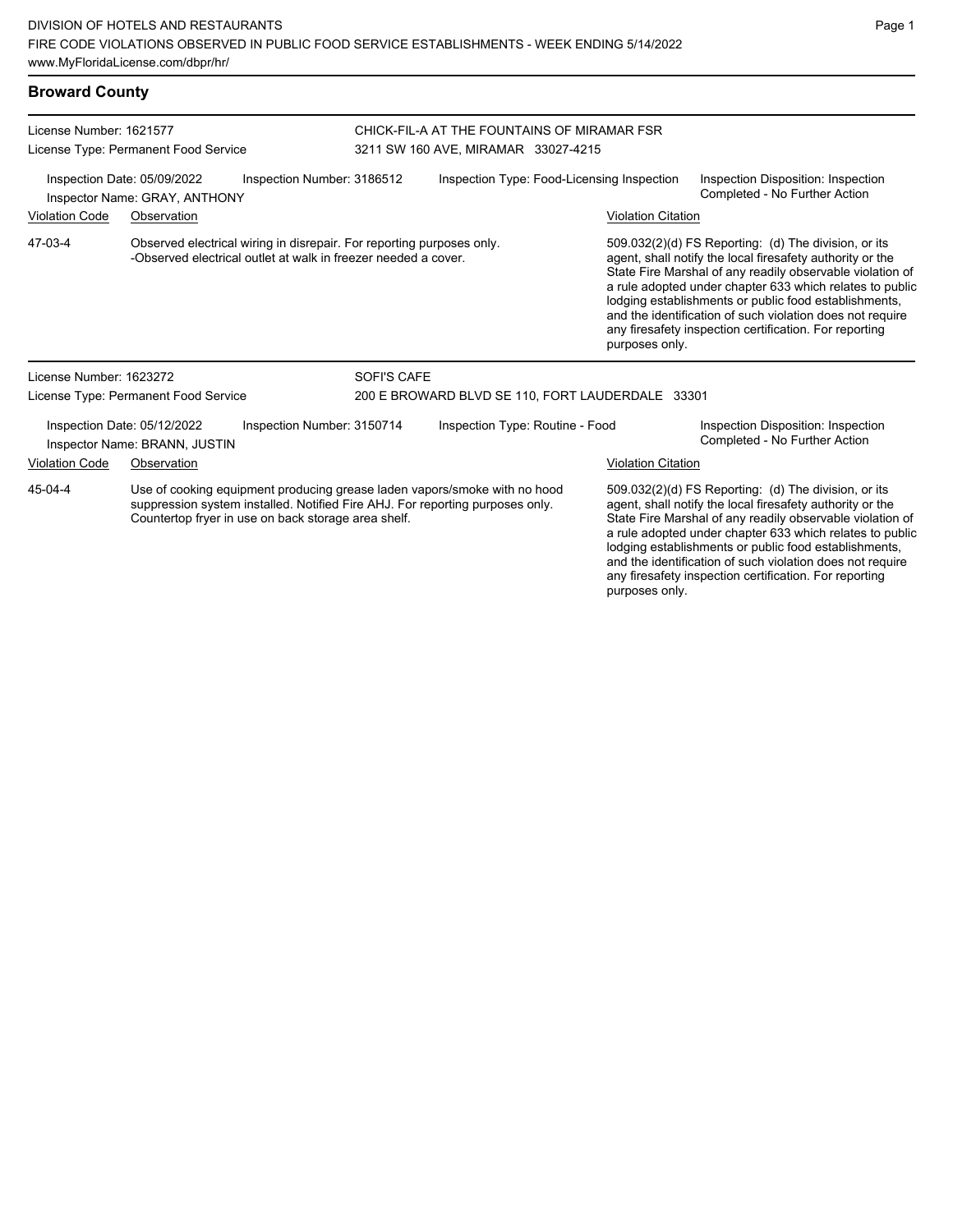| <b>Dade County</b>                   |                                                                |                                                                                                                                |                                                                                                                                                                                                                                                                                                                                                                                                                                                                                                                                                                                                                                                                                                                                                     |                                                                                     |                           |                                                                                                                                                                                                                                                                                                                                                                                                                             |
|--------------------------------------|----------------------------------------------------------------|--------------------------------------------------------------------------------------------------------------------------------|-----------------------------------------------------------------------------------------------------------------------------------------------------------------------------------------------------------------------------------------------------------------------------------------------------------------------------------------------------------------------------------------------------------------------------------------------------------------------------------------------------------------------------------------------------------------------------------------------------------------------------------------------------------------------------------------------------------------------------------------------------|-------------------------------------------------------------------------------------|---------------------------|-----------------------------------------------------------------------------------------------------------------------------------------------------------------------------------------------------------------------------------------------------------------------------------------------------------------------------------------------------------------------------------------------------------------------------|
| License Number: 2327551              | License Type: Permanent Food Service                           |                                                                                                                                |                                                                                                                                                                                                                                                                                                                                                                                                                                                                                                                                                                                                                                                                                                                                                     | TRATTORIA DELLA SPIAGGIA<br>3010 COLLINS AVE, MIAMI BEACH 33140                     |                           |                                                                                                                                                                                                                                                                                                                                                                                                                             |
|                                      | Inspection Date: 05/09/2022<br>Inspector Name: UNZAGA, MILADYS | Inspection Number: 3162559                                                                                                     |                                                                                                                                                                                                                                                                                                                                                                                                                                                                                                                                                                                                                                                                                                                                                     | Inspection Type: Routine - Food                                                     |                           | Inspection Disposition: Call Back -<br>Complied                                                                                                                                                                                                                                                                                                                                                                             |
| <b>Violation Code</b>                | Observation                                                    |                                                                                                                                |                                                                                                                                                                                                                                                                                                                                                                                                                                                                                                                                                                                                                                                                                                                                                     |                                                                                     | <b>Violation Citation</b> |                                                                                                                                                                                                                                                                                                                                                                                                                             |
| 48-01-5                              |                                                                |                                                                                                                                | - From initial inspection : No current insurance inspector boiler report or boiler<br>61C-1.004(10) FAC Reporting: (10) Heating and<br>certificate available for boiler. For reporting purposes only. **Repeat Violation**<br>ventilation - The heating and ventilation system shall be<br>- From follow-up inspection 2022-05-09: ** Time Extended**<br>kept in good repair or be installed to maintain a<br>minimum of 68 degrees Fahrenheit throughout the<br>building. The insurance inspectors boiler report is<br>required annually for power boilers and high<br>pressure/high temperature boilers and biannually for low<br>pressure steam or vapor heating boilers and shall be<br>posted in the boiler room. For reporting purposes only. |                                                                                     |                           |                                                                                                                                                                                                                                                                                                                                                                                                                             |
| License Number: 2312591              |                                                                |                                                                                                                                | <b>VALERIE'S CAFE</b>                                                                                                                                                                                                                                                                                                                                                                                                                                                                                                                                                                                                                                                                                                                               |                                                                                     |                           |                                                                                                                                                                                                                                                                                                                                                                                                                             |
| License Type: Permanent Food Service |                                                                |                                                                                                                                | 2148 NW 17 AVE #2, MIAMI 33142                                                                                                                                                                                                                                                                                                                                                                                                                                                                                                                                                                                                                                                                                                                      |                                                                                     |                           |                                                                                                                                                                                                                                                                                                                                                                                                                             |
|                                      | Inspection Date: 05/11/2022<br>Inspector Name: SAENZ, HILDA    | Inspection Number: 3163238                                                                                                     |                                                                                                                                                                                                                                                                                                                                                                                                                                                                                                                                                                                                                                                                                                                                                     | Inspection Type: Routine - Food                                                     |                           | Inspection Disposition: Warning<br>Issued                                                                                                                                                                                                                                                                                                                                                                                   |
| <b>Violation Code</b>                | Observation                                                    |                                                                                                                                |                                                                                                                                                                                                                                                                                                                                                                                                                                                                                                                                                                                                                                                                                                                                                     |                                                                                     | <b>Violation Citation</b> |                                                                                                                                                                                                                                                                                                                                                                                                                             |
| 45-02-4                              |                                                                | Portable fire extinguisher gauge in red zone. For reporting purposes only.<br>Observed at the right side of the main entrance. |                                                                                                                                                                                                                                                                                                                                                                                                                                                                                                                                                                                                                                                                                                                                                     |                                                                                     | purposes only.            | 509.032(2)(d) FS Reporting: (d) The division, or its<br>agent, shall notify the local firesafety authority or the<br>State Fire Marshal of any readily observable violation of<br>a rule adopted under chapter 633 which relates to public<br>lodging establishments or public food establishments,<br>and the identification of such violation does not require<br>any firesafety inspection certification. For reporting  |
| License Number: 2317813              |                                                                |                                                                                                                                |                                                                                                                                                                                                                                                                                                                                                                                                                                                                                                                                                                                                                                                                                                                                                     | TROPICAL CHINESE RESTAURANT                                                         |                           |                                                                                                                                                                                                                                                                                                                                                                                                                             |
|                                      | License Type: Permanent Food Service                           |                                                                                                                                |                                                                                                                                                                                                                                                                                                                                                                                                                                                                                                                                                                                                                                                                                                                                                     | 7991 BIRD RD, MIAMI 331556750                                                       |                           |                                                                                                                                                                                                                                                                                                                                                                                                                             |
|                                      | Inspection Date: 05/10/2022<br>Inspector Name: CRUZ, EDGAR     | Inspection Number: 3165598                                                                                                     |                                                                                                                                                                                                                                                                                                                                                                                                                                                                                                                                                                                                                                                                                                                                                     | Inspection Type: Routine - Food                                                     |                           | Inspection Disposition: Inspection<br>Completed - No Further Action                                                                                                                                                                                                                                                                                                                                                         |
| <b>Violation Code</b>                | Observation                                                    |                                                                                                                                |                                                                                                                                                                                                                                                                                                                                                                                                                                                                                                                                                                                                                                                                                                                                                     |                                                                                     | <b>Violation Citation</b> |                                                                                                                                                                                                                                                                                                                                                                                                                             |
| 48-04-4                              |                                                                | of the building. For reporting purposes only.<br>Observed 2 gas thanks by water heater next to walk in freezer.                |                                                                                                                                                                                                                                                                                                                                                                                                                                                                                                                                                                                                                                                                                                                                                     | Propane tank (larger than 2.7 lb. water capacity/1 lb. gas capacity) located inside |                           | 509.032(2)(d) FS Reporting: (d) The division, or its<br>agent, shall notify the local firesafety authority or the<br>State Fire Marshal of any readily observable violation of<br>a rule adopted under chapter 633 which relates to public<br>lodging establishments or public food establishments,<br>and the identification of such violation does not require<br>any firesafety inspection certification.  For reporting |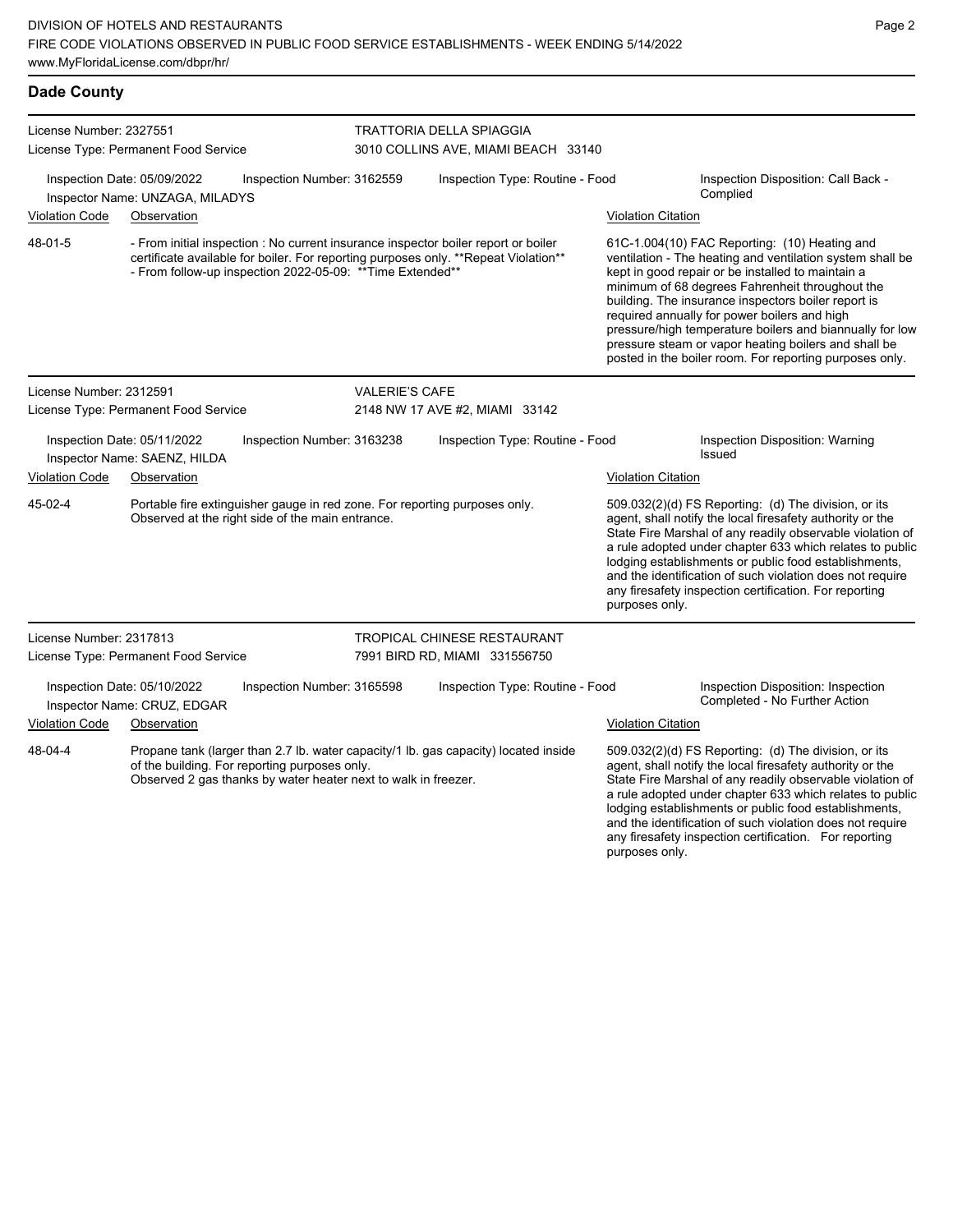#### **Duval County** License Number: 2612932 License Type: Permanent Food Service EL TAPATIO ORIGINAL 7900 103 ST STE 32, JACKSONVILLE 32210 Inspection Date: 05/11/2022 Inspection Number: 3178171 Inspection Type: Routine - Food Inspection Disposition: Administrative complaint recommended Inspector Name: MERCER, THOMAS Violation Code Observation Violation Citation Propane tank (larger than 2.7 lb. water capacity/1 lb. gas capacity) located inside of the building. For reporting purposes only. One has grill tank stored inside near back door. \*\*Repeat Violation\*\* 509.032(2)(d) FS Reporting: (d) The division, or its agent, shall notify the local firesafety authority or the State Fire Marshal of any readily observable violation of a rule adopted under chapter 633 which relates to public lodging establishments or public food establishments, and the identification of such violation does not require any firesafety inspection certification. For reporting purposes only. 48-04-4 License Number: 2651965 License Type: Mobile Food Dispensing Vehicle THE FRIED EGG 5960 RICHARD ST, JACKSONVILLE 32216 Inspection Date: 05/09/2022 Inspection Number: 1246927 Inspection Type: Routine - Food Inspection Disposition: Inspection Inspector Name: VILBRUN, JOSUE **Action** Inspector Name: VILBRUN, JOSUE Violation Code Observation **Violation Citation** Violation Citation Citation Portable fire extinguisher gauge in red zone. For reporting purposes only. Red fire extinguisher on truck in the red 509.032(2)(d) FS Reporting: (d) The division, or its agent, shall notify the local firesafety authority or the State Fire Marshal of any readily observable violation of a rule adopted under chapter 633 which relates to public lodging establishments or public food establishments, and the identification of such violation does not require any firesafety inspection certification. For reporting purposes only. 45-02-4 License Number: 2613228 License Type: Permanent Food Service ROD'S CRAB SHACK 1301 MONUMENT RD #13, JACKSONVILLE 32225 Inspection Date: 05/10/2022 Inspection Number: 3169574 Inspection Type: Routine - Food Inspection Disposition: Inspection<br>Inspector Name: THOMAS PHILIP Inspector Name: THOMAS, PHILIP Violation Code Observation Violation Citation Propane tank (larger than 2.7 lb. water capacity/1 lb. gas capacity) located inside of the building. For reporting purposes only. Four propane tanks in closet area. Operator had tanks removed. \*\*Corrected On-Site\*\* 509.032(2)(d) FS Reporting: (d) The division, or its agent, shall notify the local firesafety authority or the State Fire Marshal of any readily observable violation of a rule adopted under chapter 633 which relates to public lodging establishments or public food establishments, and the identification of such violation does not require any firesafety inspection certification. For reporting purposes only. 48-04-4 License Number: 2616025 License Type: Permanent Food Service KAHVE 5907 ROOSEVELT BLVD UNIT 400, JACKSONVILLE 32244 Inspection Date: 05/11/2022 Inspection Number: 3185011 Inspection Type: Food-Licensing Inspection Inspection Disposition: Warning Issued Inspector Name: BIAVA, GRANT Violation Code Observation Violation Citation Use of cooking equipment producing grease laden vapors/smoke with no hood suppression system installed. Notified Fire AHJ. For reporting purposes only. Establishment has small flat top grill in kitchen area but does not have any hood system in kitchen. 509.032(2)(d) FS Reporting: (d) The division, or its agent, shall notify the local firesafety authority or the State Fire Marshal of any readily observable violation of 45-04-4

a rule adopted under chapter 633 which relates to public lodging establishments or public food establishments, and the identification of such violation does not require any firesafety inspection certification. For reporting purposes only.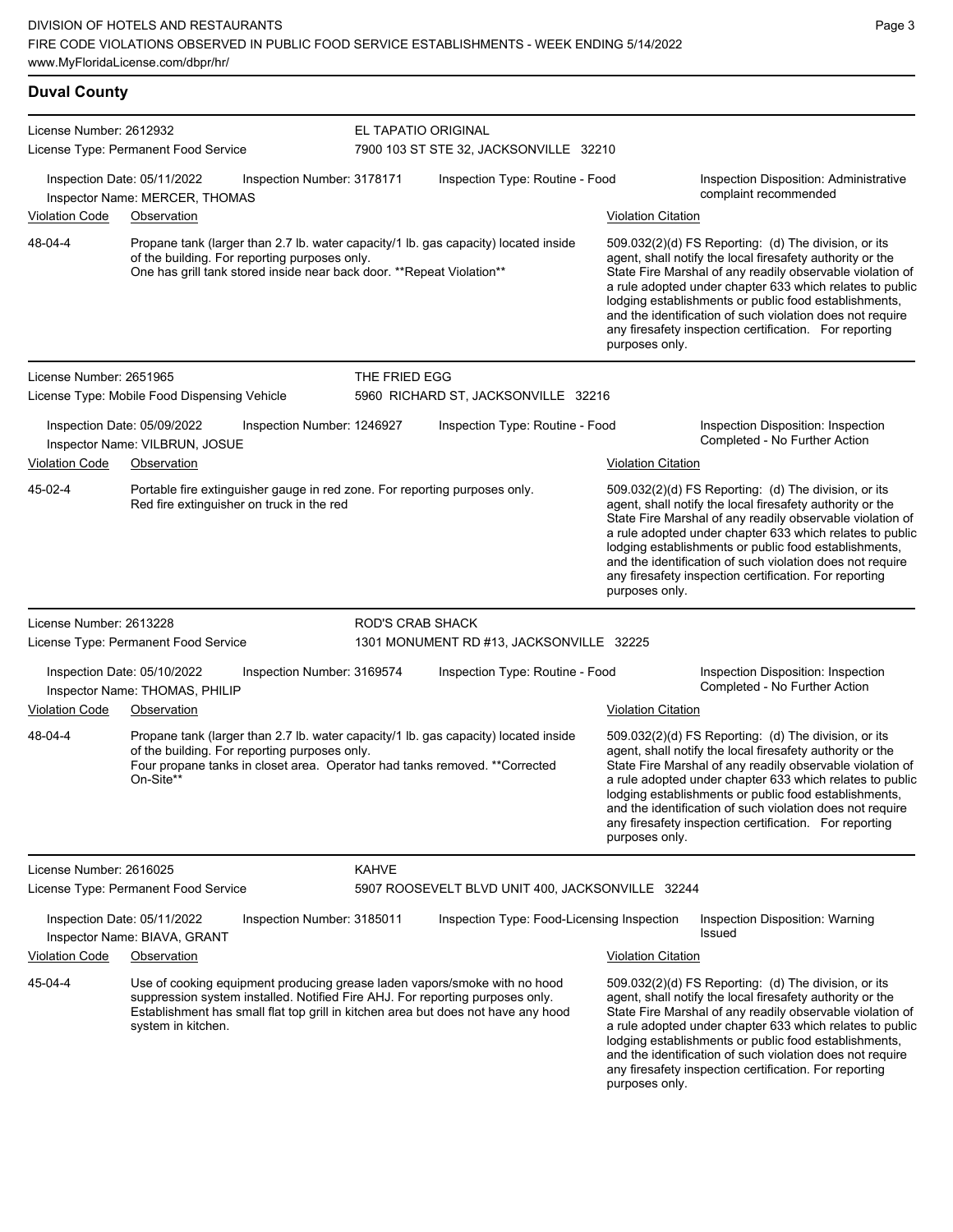### **Hillsborough County**

| License Number: 3905881 | License Type: Permanent Food Service                                                                                                                                                                                                       |                            | WESTIN HARBOUR ISLAND BLUE HARBOUR RESTAURANT<br>725 S HARBOUR ISLAND BLVD, TAMPA 33602 |                           |                                                                                                                                                                                                                                                                                                                                                                                                                                                                                                          |
|-------------------------|--------------------------------------------------------------------------------------------------------------------------------------------------------------------------------------------------------------------------------------------|----------------------------|-----------------------------------------------------------------------------------------|---------------------------|----------------------------------------------------------------------------------------------------------------------------------------------------------------------------------------------------------------------------------------------------------------------------------------------------------------------------------------------------------------------------------------------------------------------------------------------------------------------------------------------------------|
|                         | Inspection Date: 05/13/2022<br>Inspector Name: EHLERS, MICHAEL                                                                                                                                                                             | Inspection Number: 3186943 | Inspection Type: Routine - Food                                                         |                           | Inspection Disposition: Inspection<br>Completed - No Further Action                                                                                                                                                                                                                                                                                                                                                                                                                                      |
| <b>Violation Code</b>   | Observation                                                                                                                                                                                                                                |                            |                                                                                         | <b>Violation Citation</b> |                                                                                                                                                                                                                                                                                                                                                                                                                                                                                                          |
| 48-01-5                 | No current insurance inspector boiler report or boiler certificate available for boiler.<br>For reporting purposes only. Boiler certification expired 10 Feb 2022. They were<br>already inspected and cited 04 March 2022.                 |                            |                                                                                         |                           | 61C-1.004(10) FAC Reporting: (10) Heating and<br>ventilation - The heating and ventilation system shall be<br>kept in good repair or be installed to maintain a<br>minimum of 68 degrees Fahrenheit throughout the<br>building. The insurance inspectors boiler report is<br>required annually for power boilers and high<br>pressure/high temperature boilers and biannually for low<br>pressure steam or vapor heating boilers and shall be<br>posted in the boiler room. For reporting purposes only. |
| License Number: 3905882 |                                                                                                                                                                                                                                            |                            | WESTIN HARBOUR ISLAND BANQUET                                                           |                           |                                                                                                                                                                                                                                                                                                                                                                                                                                                                                                          |
|                         | License Type: Permanent Food Service                                                                                                                                                                                                       |                            | 725 S HARBOUR ISLAND BLVD, TAMPA 33602                                                  |                           |                                                                                                                                                                                                                                                                                                                                                                                                                                                                                                          |
|                         | Inspection Date: 05/13/2022<br>Inspector Name: EHLERS, MICHAEL                                                                                                                                                                             | Inspection Number: 3186685 | Inspection Type: Routine - Food                                                         |                           | Inspection Disposition: Inspection<br>Completed - No Further Action                                                                                                                                                                                                                                                                                                                                                                                                                                      |
| <b>Violation Code</b>   | Observation                                                                                                                                                                                                                                |                            |                                                                                         | <b>Violation Citation</b> |                                                                                                                                                                                                                                                                                                                                                                                                                                                                                                          |
| 48-01-5                 | No current insurance inspector boiler report or boiler certificate available for boiler.<br>For reporting purposes only. Boiler certification expired 10 Feb 2022. They were<br>already inspected and cited 04 March 2022.                 |                            |                                                                                         |                           | 61C-1.004(10) FAC Reporting: (10) Heating and<br>ventilation - The heating and ventilation system shall be<br>kept in good repair or be installed to maintain a<br>minimum of 68 degrees Fahrenheit throughout the<br>building. The insurance inspectors boiler report is<br>required annually for power boilers and high<br>pressure/high temperature boilers and biannually for low<br>pressure steam or vapor heating boilers and shall be<br>posted in the boiler room. For reporting purposes only. |
| License Number: 3905883 |                                                                                                                                                                                                                                            |                            | WESTIN HARBOUR ISLAND EMPLOYEE LOUNGE                                                   |                           |                                                                                                                                                                                                                                                                                                                                                                                                                                                                                                          |
|                         | License Type: Permanent Food Service                                                                                                                                                                                                       |                            | 725 S HARBOUR ISLAND BLVD, TAMPA 33602                                                  |                           |                                                                                                                                                                                                                                                                                                                                                                                                                                                                                                          |
|                         | Inspection Date: 05/13/2022<br>Inspector Name: EHLERS, MICHAEL                                                                                                                                                                             | Inspection Number: 3185662 | Inspection Type: Routine - Food                                                         |                           | Inspection Disposition: Inspection<br>Completed - No Further Action                                                                                                                                                                                                                                                                                                                                                                                                                                      |
| <b>Violation Code</b>   | Observation                                                                                                                                                                                                                                |                            |                                                                                         | <b>Violation Citation</b> |                                                                                                                                                                                                                                                                                                                                                                                                                                                                                                          |
| 48-01-5                 | No current insurance inspector boiler report or boiler certificate available for boiler.<br>For reporting purposes only. Boiler certification expired 10 Feb 2022. They were<br>already inspected and cited 04 March 2022.                 |                            |                                                                                         |                           | 61C-1.004(10) FAC Reporting: (10) Heating and<br>ventilation - The heating and ventilation system shall be<br>kept in good repair or be installed to maintain a<br>minimum of 68 degrees Fahrenheit throughout the<br>building. The insurance inspectors boiler report is<br>required annually for power boilers and high<br>pressure/high temperature boilers and biannually for low<br>pressure steam or vapor heating boilers and shall be<br>posted in the boiler room. For reporting purposes only. |
| License Number: 3918039 |                                                                                                                                                                                                                                            |                            | <b>HOME 2 SUITES TAMPA USF</b>                                                          |                           |                                                                                                                                                                                                                                                                                                                                                                                                                                                                                                          |
|                         | License Type: Permanent Food Service                                                                                                                                                                                                       |                            | 11606 MCKINLEY DRIVE, TAMPA 33612                                                       |                           |                                                                                                                                                                                                                                                                                                                                                                                                                                                                                                          |
|                         | Inspection Date: 05/11/2022<br>Inspector Name: CESAR, RACHEL                                                                                                                                                                               | Inspection Number: 3091682 | Inspection Type: Routine - Food                                                         |                           | Inspection Disposition: Inspection<br>Completed - No Further Action                                                                                                                                                                                                                                                                                                                                                                                                                                      |
| <b>Violation Code</b>   | Observation                                                                                                                                                                                                                                |                            |                                                                                         | <b>Violation Citation</b> |                                                                                                                                                                                                                                                                                                                                                                                                                                                                                                          |
| 48-01-5                 | No current insurance inspector boiler report or boiler certificate available for boiler.<br>For reporting purposes only. Establishment awaiting final copy of boiler certificate<br>after inspection on 4/29. ** Corrective Action Taken** |                            |                                                                                         |                           | 61C-1.004(10) FAC Reporting: (10) Heating and<br>ventilation - The heating and ventilation system shall be<br>kept in good repair or be installed to maintain a<br>minimum of 68 degrees Fahrenheit throughout the<br>building. The insurance inspectors boiler report is<br>required annually for power boilers and high<br>pressure/high temperature boilers and biannually for low<br>pressure steam or vapor heating boilers and shall be<br>posted in the boiler room. For reporting purposes only. |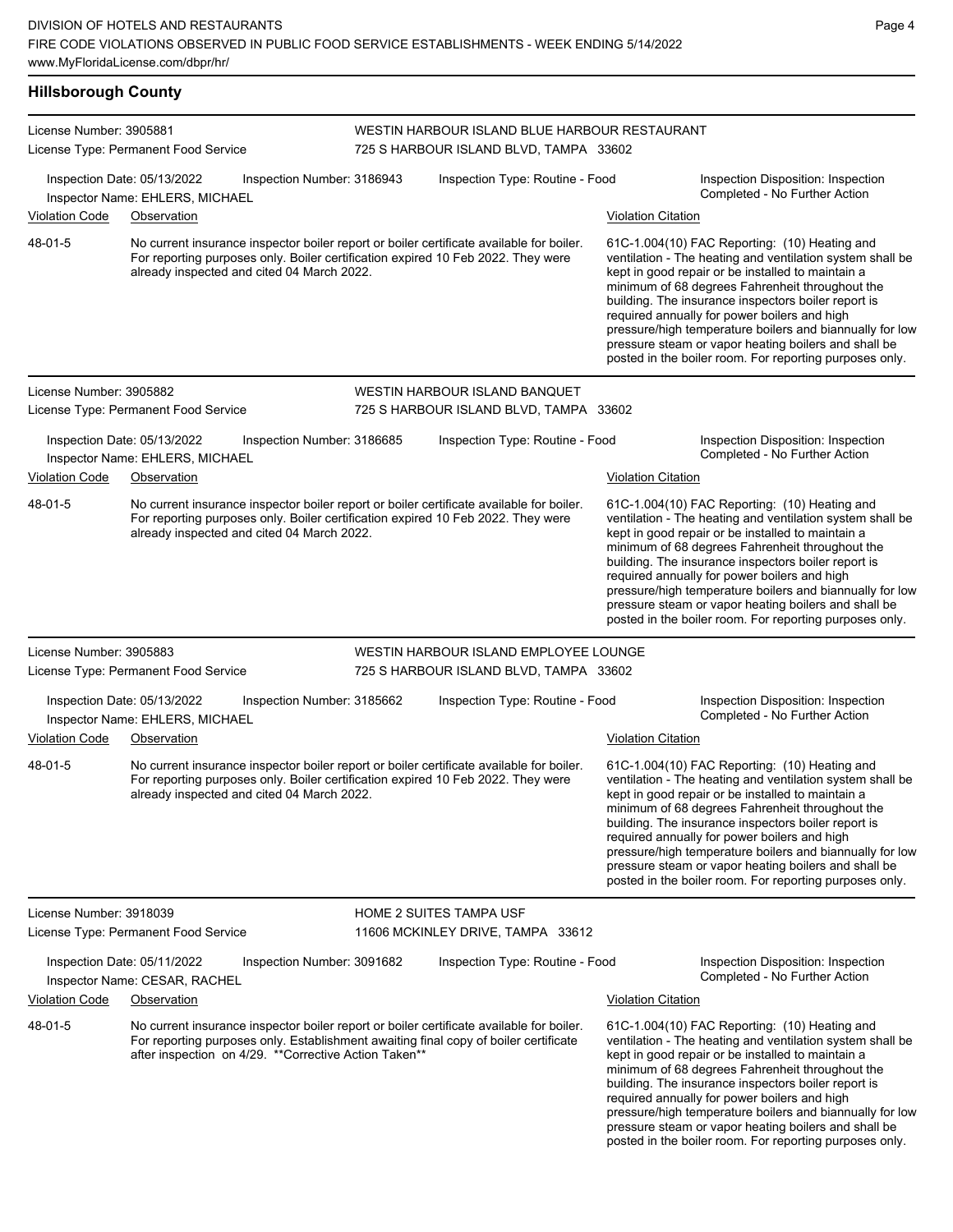#### **Lee County**

License Number: 4606083 License Type: Permanent Food Service

#### VILLAGE WALK BAR & GRILLE 15301 LATITUDE DR # 500, BONITA SPRINGS 34135

Inspection Date: 05/12/2022 Inspection Number: 3181197 Inspection Type: Routine - Food Inspection Disposition: Inspection<br>Inspector Name: DOMKOWSKI DANIFI

### Inspector Name: DOMKOWSKI, DANIEL

Violation Code Observation Violation Citation

Propane tank (larger than 2.7 lb. water capacity/1 lb. gas capacity) located inside of the building. For reporting purposes only. 2 propane tanks larger than 2.7 pounds located inside back door to kitchen. Operator moved both canisters to outside of door 48-04-4

509.032(2)(d) FS Reporting: (d) The division, or its agent, shall notify the local firesafety authority or the State Fire Marshal of any readily observable violation of a rule adopted under chapter 633 which relates to public lodging establishments or public food establishments, and the identification of such violation does not require any firesafety inspection certification. For reporting purposes only.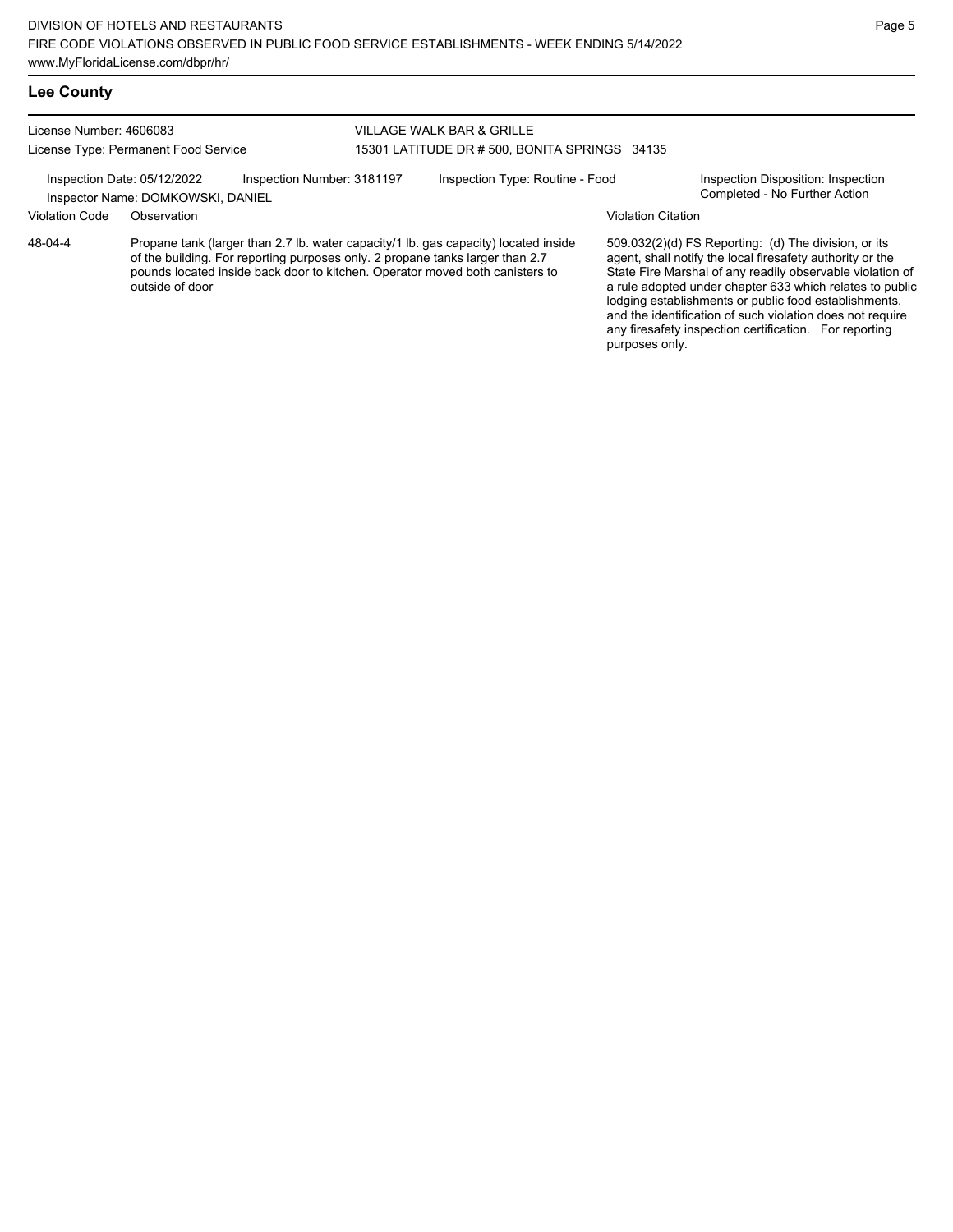### **Martin County**

| License Number: 5301836              |                                                               |                            | <b>DISTRICT TABLE &amp; BAR</b> |                                                                                                                                                                 |                           |                                                                                                                                                                                                                                                                                                                                                                                                                            |  |
|--------------------------------------|---------------------------------------------------------------|----------------------------|---------------------------------|-----------------------------------------------------------------------------------------------------------------------------------------------------------------|---------------------------|----------------------------------------------------------------------------------------------------------------------------------------------------------------------------------------------------------------------------------------------------------------------------------------------------------------------------------------------------------------------------------------------------------------------------|--|
| License Type: Permanent Food Service |                                                               |                            | 4665 SE DIXIE HWY, STUART 34997 |                                                                                                                                                                 |                           |                                                                                                                                                                                                                                                                                                                                                                                                                            |  |
|                                      | Inspection Date: 05/10/2022<br>Inspector Name: GOLDMAN, BARRY | Inspection Number: 3143690 |                                 | Inspection Type: Routine - Food                                                                                                                                 |                           | Inspection Disposition: Inspection<br>Completed - No Further Action                                                                                                                                                                                                                                                                                                                                                        |  |
| <b>Violation Code</b>                | Observation                                                   |                            |                                 |                                                                                                                                                                 | <b>Violation Citation</b> |                                                                                                                                                                                                                                                                                                                                                                                                                            |  |
| 45-04-4                              | fryer not under hood system.                                  |                            |                                 | Use of cooking equipment producing grease laden vapors/smoke with no hood<br>suppression system installed. Notified Fire AHJ. For reporting purposes only. Baby |                           | 509.032(2)(d) FS Reporting: (d) The division, or its<br>agent, shall notify the local firesafety authority or the<br>State Fire Marshal of any readily observable violation of<br>a rule adopted under chapter 633 which relates to public<br>lodging establishments or public food establishments,<br>and the identification of such violation does not require<br>any firesafety inspection certification. For reporting |  |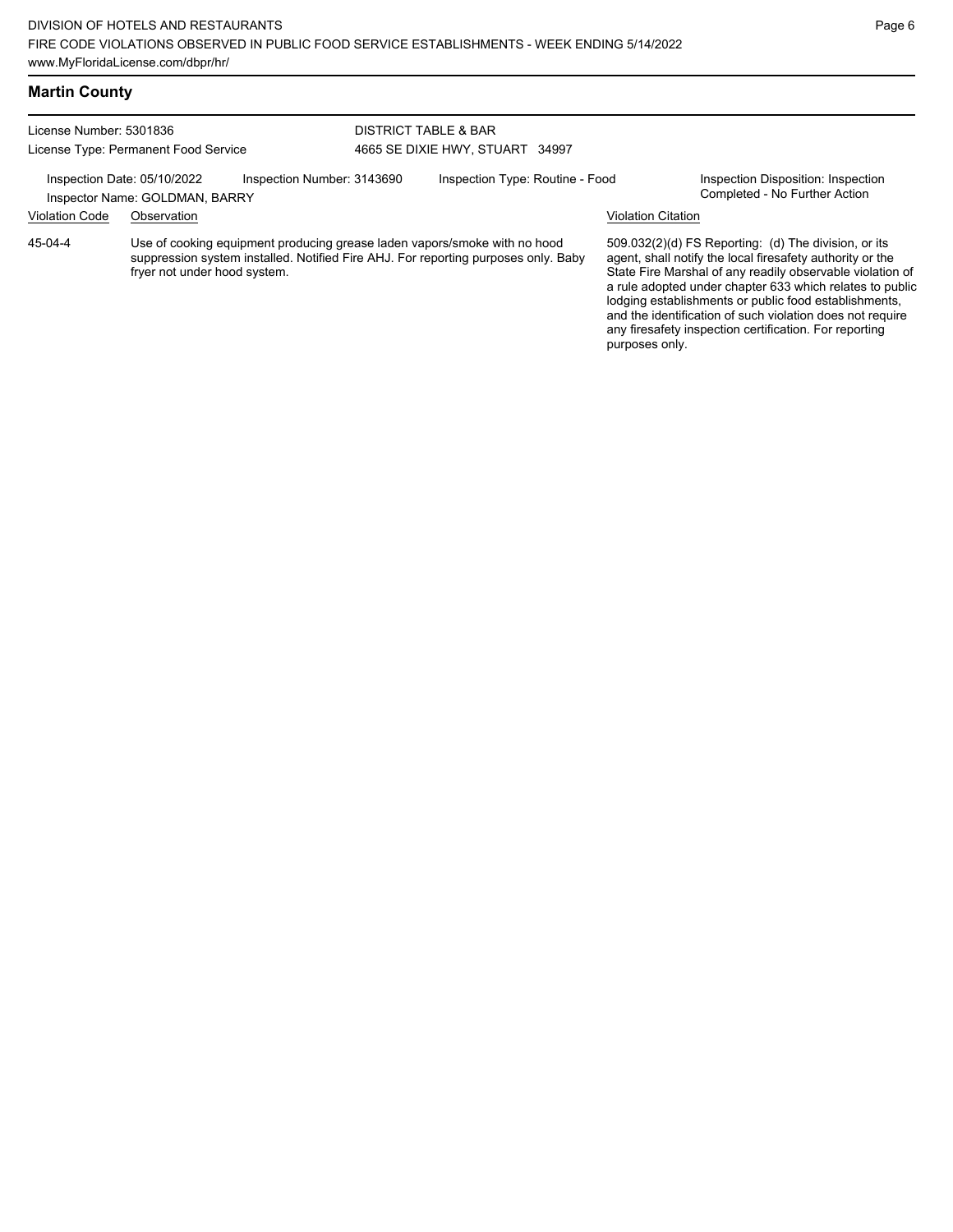| <b>Orange County</b> |  |
|----------------------|--|
|                      |  |

| License Number: 5814122 | License Type: Permanent Food Service                                                                                                                                                                                                                                 |                            | <b>FARM &amp; HAUS</b><br>3201 CORRINE DRIVE SUITE 1, ORLANDO 32803 |                                                                                                                                       |                                                                                                                                                                                                                                                                                                                                                                                                                            |  |  |  |
|-------------------------|----------------------------------------------------------------------------------------------------------------------------------------------------------------------------------------------------------------------------------------------------------------------|----------------------------|---------------------------------------------------------------------|---------------------------------------------------------------------------------------------------------------------------------------|----------------------------------------------------------------------------------------------------------------------------------------------------------------------------------------------------------------------------------------------------------------------------------------------------------------------------------------------------------------------------------------------------------------------------|--|--|--|
|                         | Inspection Date: 05/11/2022                                                                                                                                                                                                                                          | Inspection Number: 3181484 | Inspection Type: Routine - Food                                     |                                                                                                                                       | Inspection Disposition: Warning                                                                                                                                                                                                                                                                                                                                                                                            |  |  |  |
|                         | Inspector Name: VALERIO, GRACE                                                                                                                                                                                                                                       |                            |                                                                     |                                                                                                                                       | Issued                                                                                                                                                                                                                                                                                                                                                                                                                     |  |  |  |
| <b>Violation Code</b>   | Observation                                                                                                                                                                                                                                                          |                            |                                                                     | <b>Violation Citation</b>                                                                                                             |                                                                                                                                                                                                                                                                                                                                                                                                                            |  |  |  |
| 45-04-4                 | Use of cooking equipment producing grease laden vapors/smoke with no hood<br>suppression system installed. Notified Fire AHJ. For reporting purposes only.<br>- Flat grill top.                                                                                      |                            |                                                                     | purposes only.                                                                                                                        | 509.032(2)(d) FS Reporting: (d) The division, or its<br>agent, shall notify the local firesafety authority or the<br>State Fire Marshal of any readily observable violation of<br>a rule adopted under chapter 633 which relates to public<br>lodging establishments or public food establishments,<br>and the identification of such violation does not require<br>any firesafety inspection certification. For reporting |  |  |  |
| License Number: 5808867 |                                                                                                                                                                                                                                                                      |                            | LA LECHONERA EL BARRIO                                              |                                                                                                                                       |                                                                                                                                                                                                                                                                                                                                                                                                                            |  |  |  |
|                         | License Type: Permanent Food Service                                                                                                                                                                                                                                 |                            | 435 N SEMORAN BLVD, ORLANDO 32807                                   |                                                                                                                                       |                                                                                                                                                                                                                                                                                                                                                                                                                            |  |  |  |
|                         | Inspection Date: 05/11/2022<br>Inspector Name: HICKS, GEORGE RANDY                                                                                                                                                                                                   | Inspection Number: 3182097 | Inspection Type: Routine - Food                                     |                                                                                                                                       | Inspection Disposition: Call Back -<br>Admin. complaint recommended                                                                                                                                                                                                                                                                                                                                                        |  |  |  |
| <b>Violation Code</b>   | Observation                                                                                                                                                                                                                                                          |                            |                                                                     | <b>Violation Citation</b>                                                                                                             |                                                                                                                                                                                                                                                                                                                                                                                                                            |  |  |  |
| 45-02-4                 | - From initial inspection : Portable fire extinguisher gauge in red zone. For<br>reporting purposes only. Silver extinguisher at entry into cooking area.<br>follow-up inspection 2022-05-11: ** Time Extended**                                                     |                            | - From                                                              | purposes only.                                                                                                                        | 509.032(2)(d) FS Reporting: (d) The division, or its<br>agent, shall notify the local firesafety authority or the<br>State Fire Marshal of any readily observable violation of<br>a rule adopted under chapter 633 which relates to public<br>lodging establishments or public food establishments,<br>and the identification of such violation does not require<br>any firesafety inspection certification. For reporting |  |  |  |
| 45-02-4                 | Portable fire extinguisher gauge in red zone. For reporting purposes only. Silver<br>extinguisher at entry into cooking area.                                                                                                                                        |                            |                                                                     | purposes only.                                                                                                                        | 509.032(2)(d) FS Reporting: (d) The division, or its<br>agent, shall notify the local firesafety authority or the<br>State Fire Marshal of any readily observable violation of<br>a rule adopted under chapter 633 which relates to public<br>lodging establishments or public food establishments,<br>and the identification of such violation does not require<br>any firesafety inspection certification. For reporting |  |  |  |
| License Number: 5809227 |                                                                                                                                                                                                                                                                      |                            | <b>MOMA'S UNWIND CAFE</b>                                           |                                                                                                                                       |                                                                                                                                                                                                                                                                                                                                                                                                                            |  |  |  |
|                         | License Type: Permanent Food Service                                                                                                                                                                                                                                 |                            | 1800 PEMBROOK DR UNIT 185, ORLANDO 32810                            |                                                                                                                                       |                                                                                                                                                                                                                                                                                                                                                                                                                            |  |  |  |
|                         | Inspection Date: 05/10/2022<br>Inspector Name: MONTGOMERY, DOREEN                                                                                                                                                                                                    | Inspection Number: 3178642 | Inspection Type: Routine - Food                                     |                                                                                                                                       | Inspection Disposition: Inspection<br>Completed - No Further Action                                                                                                                                                                                                                                                                                                                                                        |  |  |  |
| <b>Violation Code</b>   | Observation                                                                                                                                                                                                                                                          |                            |                                                                     | <b>Violation Citation</b>                                                                                                             |                                                                                                                                                                                                                                                                                                                                                                                                                            |  |  |  |
| 45-04-4                 | Use of cooking equipment producing grease laden vapors/smoke with no hood<br>suppression system installed. Notified Fire AHJ. For reporting purposes only.<br>Grease buildup on wall and ceiling above stove, facility cooks philly cheese<br>steaks, item listed on |                            |                                                                     |                                                                                                                                       | 509.032(2)(d) FS Reporting: (d) The division, or its<br>agent, shall notify the local firesafety authority or the<br>State Fire Marshal of any readily observable violation of<br>a rule adopted under chapter 633 which relates to public<br>lodging establishments or public food establishments,                                                                                                                        |  |  |  |
|                         |                                                                                                                                                                                                                                                                      |                            |                                                                     | and the identification of such violation does not require<br>any firesafety inspection certification. For reporting<br>purposes only. |                                                                                                                                                                                                                                                                                                                                                                                                                            |  |  |  |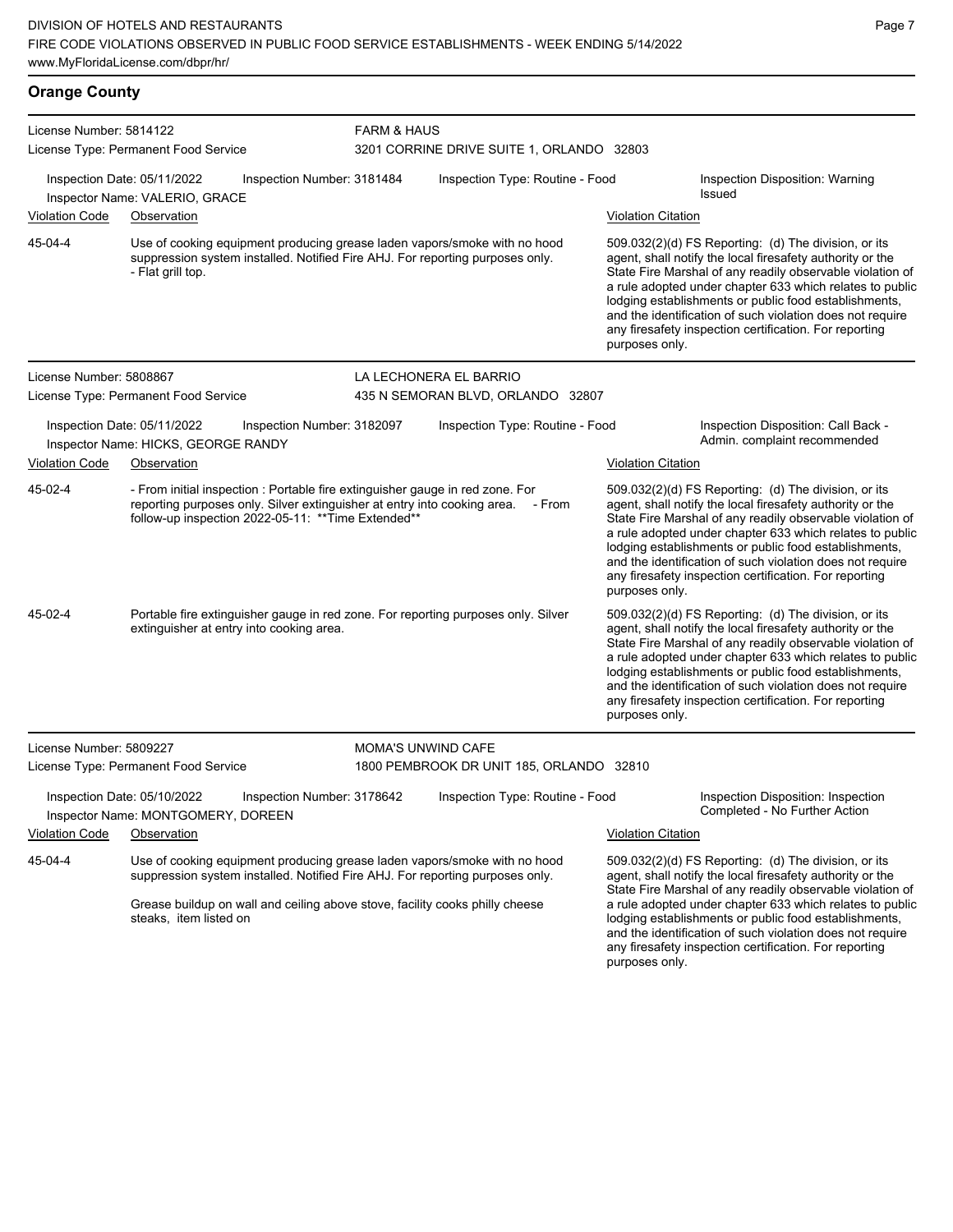| <b>Orange County</b>                                            |                                                                    |                            |                                                            |                                                                                    |                           |                                                                                                                                                                                                                                                                                                                                                                                                                            |  |
|-----------------------------------------------------------------|--------------------------------------------------------------------|----------------------------|------------------------------------------------------------|------------------------------------------------------------------------------------|---------------------------|----------------------------------------------------------------------------------------------------------------------------------------------------------------------------------------------------------------------------------------------------------------------------------------------------------------------------------------------------------------------------------------------------------------------------|--|
| License Number: 5811554<br>License Type: Permanent Food Service |                                                                    |                            | PROVISIONS AND BUZZ CO<br>4868 NEW BROAD ST, ORLANDO 32814 |                                                                                    |                           |                                                                                                                                                                                                                                                                                                                                                                                                                            |  |
|                                                                 | Inspection Date: 05/11/2022<br>Inspector Name: HICKS, GEORGE RANDY | Inspection Number: 3154342 |                                                            | Inspection Type: Routine - Food                                                    |                           | Inspection Disposition: Warning<br>Issued                                                                                                                                                                                                                                                                                                                                                                                  |  |
| <b>Violation Code</b>                                           | Observation                                                        |                            |                                                            |                                                                                    | <b>Violation Citation</b> |                                                                                                                                                                                                                                                                                                                                                                                                                            |  |
| 47-02-4                                                         | only.                                                              |                            |                                                            | Cover missing on switch by soda fountain behind bar. For reporting purposes        | purposes only.            | 509.032(2)(d) FS Reporting: (d) The division, or its<br>agent, shall notify the local firesafety authority or the<br>State Fire Marshal of any readily observable violation of<br>a rule adopted under chapter 633 which relates to public<br>lodging establishments or public food establishments,<br>and the identification of such violation does not require<br>any firesafety inspection certification. For reporting |  |
| License Number: 5805718                                         |                                                                    |                            | <b>KIMONOS</b>                                             |                                                                                    |                           |                                                                                                                                                                                                                                                                                                                                                                                                                            |  |
|                                                                 | License Type: Permanent Food Service                               |                            |                                                            | 1200 EPCOT RESORT BLVD, LAKE BUENA VISTA 32830                                     |                           |                                                                                                                                                                                                                                                                                                                                                                                                                            |  |
|                                                                 | Inspection Date: 05/13/2022<br>Inspector Name: LUI, SUK HAN        | Inspection Number: 3167113 |                                                            | Inspection Type: Routine - Food                                                    |                           | Inspection Disposition: Inspection<br>Completed - No Further Action                                                                                                                                                                                                                                                                                                                                                        |  |
| <b>Violation Code</b>                                           | Observation                                                        |                            |                                                            |                                                                                    | <b>Violation Citation</b> |                                                                                                                                                                                                                                                                                                                                                                                                                            |  |
| 47-03-4                                                         | area.                                                              |                            |                                                            | Observed electrical wiring in disrepair. For reporting purposes only /kitchen prep |                           | 509.032(2)(d) FS Reporting: (d) The division, or its<br>agent, shall notify the local firesafety authority or the<br>State Fire Marshal of any readily observable violation of<br>a rule adopted under chapter 633 which relates to public<br>lodging establishments or public food establishments,                                                                                                                        |  |

and the identification of such violation does not require any firesafety inspection certification. For reporting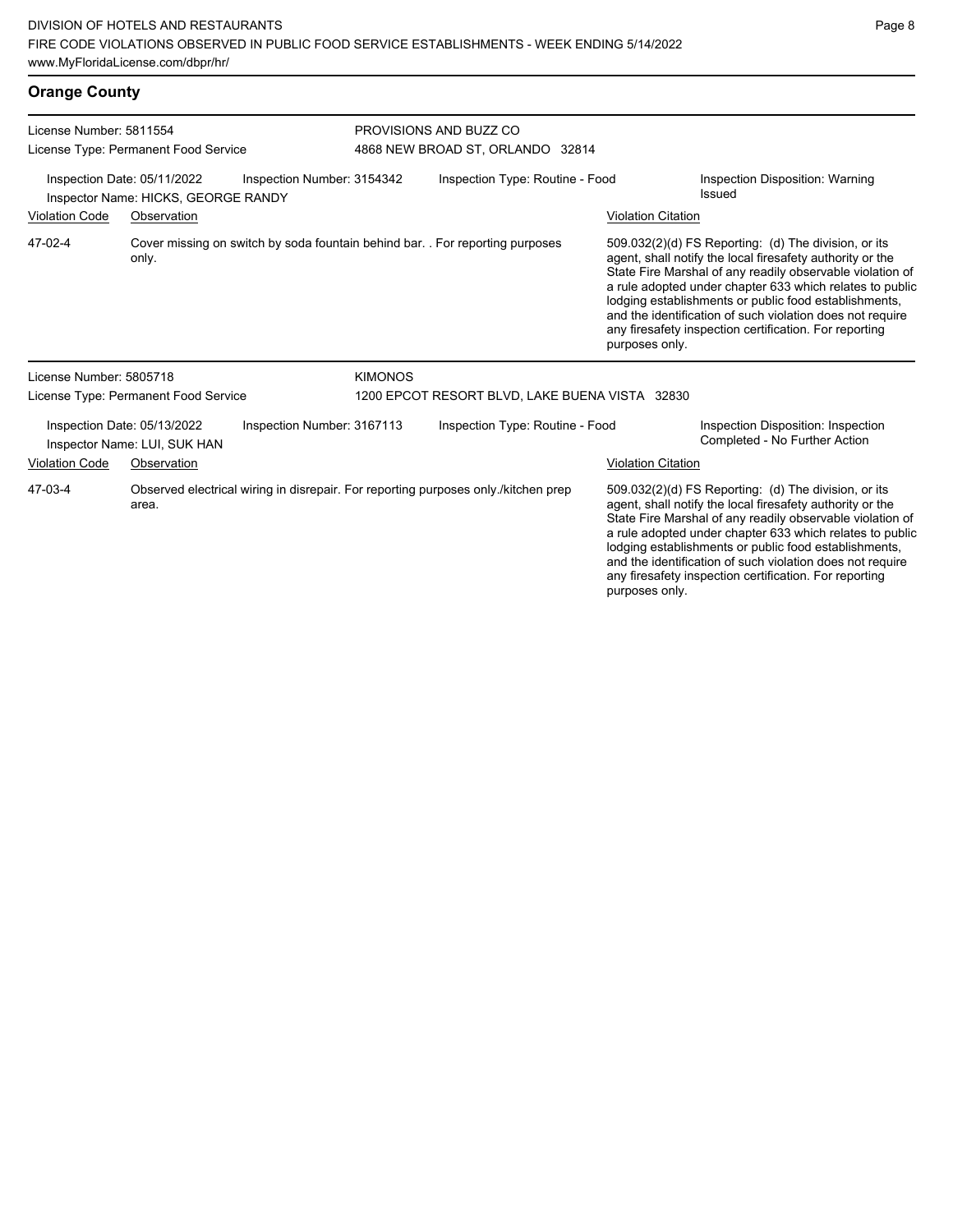required annually for power boilers and high

pressure/high temperature boilers and biannually for low pressure steam or vapor heating boilers and shall be posted in the boiler room. For reporting purposes only.

## **Palm Beach County**

| License Number: 6021582     | License Type: Permanent Food Service |                            | FEDERATION CCRC OPERATIONS CORP- BISTRO<br>21036 95TH AVENUE SOUTH, BOCA RATON 33428     |                           |                                                                                                                                                                                                                                                                           |
|-----------------------------|--------------------------------------|----------------------------|------------------------------------------------------------------------------------------|---------------------------|---------------------------------------------------------------------------------------------------------------------------------------------------------------------------------------------------------------------------------------------------------------------------|
| Inspection Date: 05/06/2022 | Inspector Name: LEWIS, LYNDEN        | Inspection Number: 3185579 | Inspection Type: Routine - Food                                                          |                           | Inspection Disposition: Inspection<br>Completed - No Further Action                                                                                                                                                                                                       |
| <b>Violation Code</b>       | Observation                          |                            |                                                                                          | <b>Violation Citation</b> |                                                                                                                                                                                                                                                                           |
| 48-01-5                     | For reporting purposes only.         |                            | No current insurance inspector boiler report or boiler certificate available for boiler. |                           | 61C-1.004(10) FAC Reporting: (10) Heating and<br>ventilation - The heating and ventilation system shall be<br>kept in good repair or be installed to maintain a<br>minimum of 68 degrees Fahrenheit throughout the<br>building. The insurance inspectors boiler report is |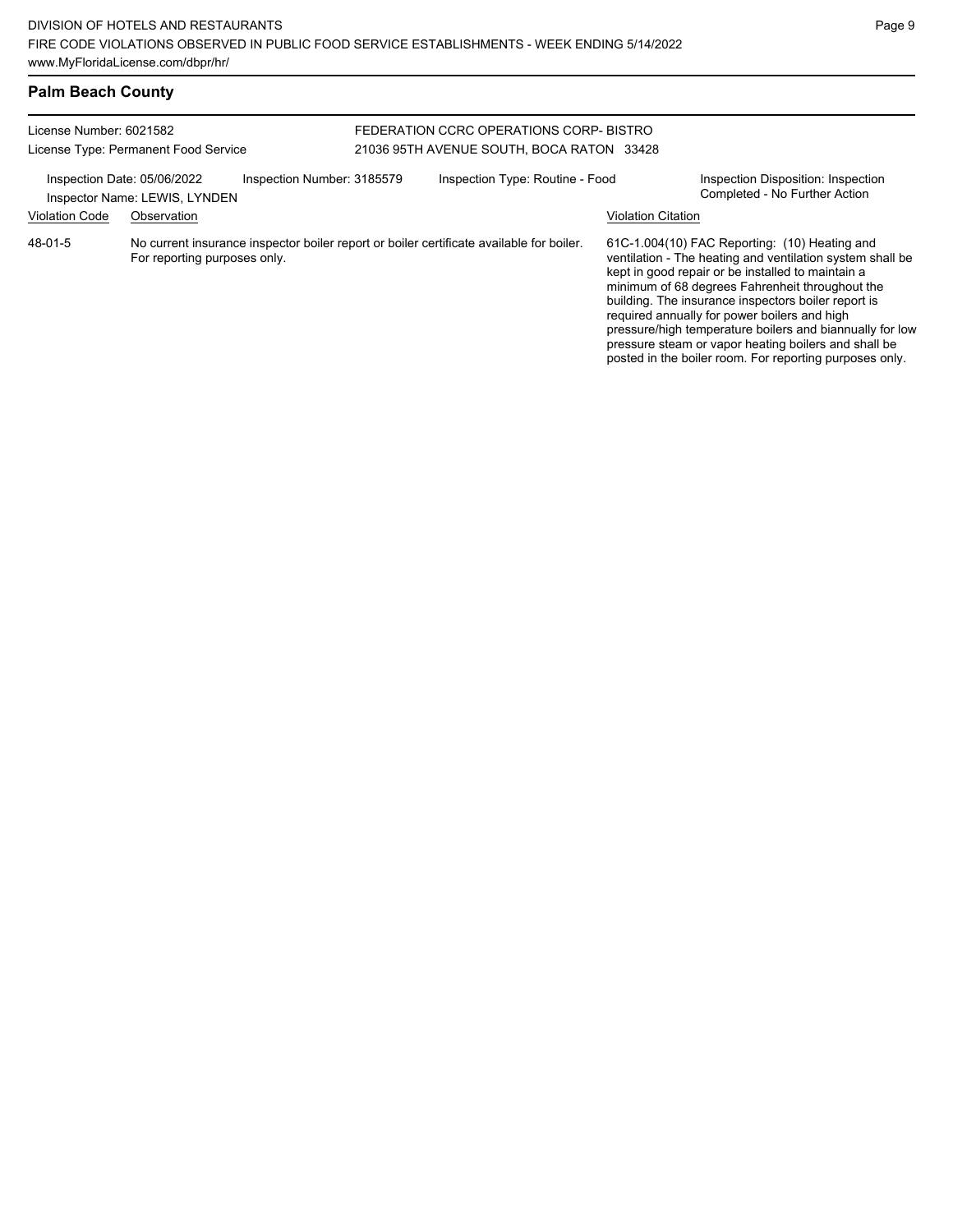| License Number: 6217167<br>License Type: Permanent Food Service                               |                                                              | SANTA FE MEXICAN GRILL<br>800 CLEARWATER LARGO, LARGO 33770 |                                 |                                                                                                                |  |                                                                                                                                                                                                                                                                                                                                                                                                                                              |
|-----------------------------------------------------------------------------------------------|--------------------------------------------------------------|-------------------------------------------------------------|---------------------------------|----------------------------------------------------------------------------------------------------------------|--|----------------------------------------------------------------------------------------------------------------------------------------------------------------------------------------------------------------------------------------------------------------------------------------------------------------------------------------------------------------------------------------------------------------------------------------------|
| Inspection Date: 05/11/2022<br>Inspection Number: 3176510<br>Inspector Name: MAJEWSKI, JEREMY |                                                              |                                                             | Inspection Type: Routine - Food |                                                                                                                |  | <b>Inspection Disposition: Emergency</b><br>Order Callback Not Complied                                                                                                                                                                                                                                                                                                                                                                      |
| <b>Violation Code</b>                                                                         | Observation                                                  |                                                             |                                 |                                                                                                                |  | <b>Violation Citation</b>                                                                                                                                                                                                                                                                                                                                                                                                                    |
| 49-05-4                                                                                       | 2022-05-11:                                                  | **Corrected On-Site** **Repeat Violation**                  |                                 | - From initial inspection : Can of gasoline in kitchen. Kitchen manager removed<br>- From follow-up inspection |  | 509.032(2)(d) FS Reporting: (d) The division, or its<br>agent, shall notify the local firesafety authority or the<br>State Fire Marshal of any readily observable violation of<br>a rule adopted under chapter 633 which relates to public<br>lodging establishments or public food establishments,<br>and the identification of such violation does not require<br>any firesafety inspection certification. For reporting<br>purposes only. |
| 49-05-4                                                                                       | **Repeat Violation**                                         |                                                             |                                 | Can of gasoline in kitchen. Kitchen manager removed **Corrected On-Site**                                      |  | 509.032(2)(d) FS Reporting: (d) The division, or its<br>agent, shall notify the local firesafety authority or the<br>State Fire Marshal of any readily observable violation of<br>a rule adopted under chapter 633 which relates to public<br>lodging establishments or public food establishments,<br>and the identification of such violation does not require<br>any firesafety inspection certification. For reporting<br>purposes only. |
| License Number: 6215683                                                                       |                                                              |                                                             |                                 | AMICIS CATERED CUISINE                                                                                         |  |                                                                                                                                                                                                                                                                                                                                                                                                                                              |
| License Type: Catering                                                                        |                                                              |                                                             |                                 | 205 MARLBOROUGH ST., OLDSMAR 34677-3105                                                                        |  |                                                                                                                                                                                                                                                                                                                                                                                                                                              |
|                                                                                               | Inspection Date: 05/10/2022<br>Inspector Name: PEARCE, LAURA | Inspection Number: 1120911                                  |                                 | Inspection Type: Routine - Food                                                                                |  | Inspection Disposition: Inspection<br>Completed - No Further Action                                                                                                                                                                                                                                                                                                                                                                          |
| <b>Violation Code</b>                                                                         | Observation                                                  |                                                             |                                 |                                                                                                                |  | <b>Violation Citation</b>                                                                                                                                                                                                                                                                                                                                                                                                                    |
| 45-02-4                                                                                       | sink. For reporting purposes only.                           |                                                             |                                 | Portable fire extinguisher (class K) gauge in red zone near kitchen hand wash                                  |  | 509.032(2)(d) FS Reporting: (d) The division, or its<br>agent, shall notify the local firesafety authority or the<br>State Fire Marshal of any readily observable violation of<br>a rule adopted under chapter 633 which relates to public<br>lodging establishments or public food establishments,<br>and the identification of such violation does not require<br>any firesafety inspection certification. For reporting<br>purposes only. |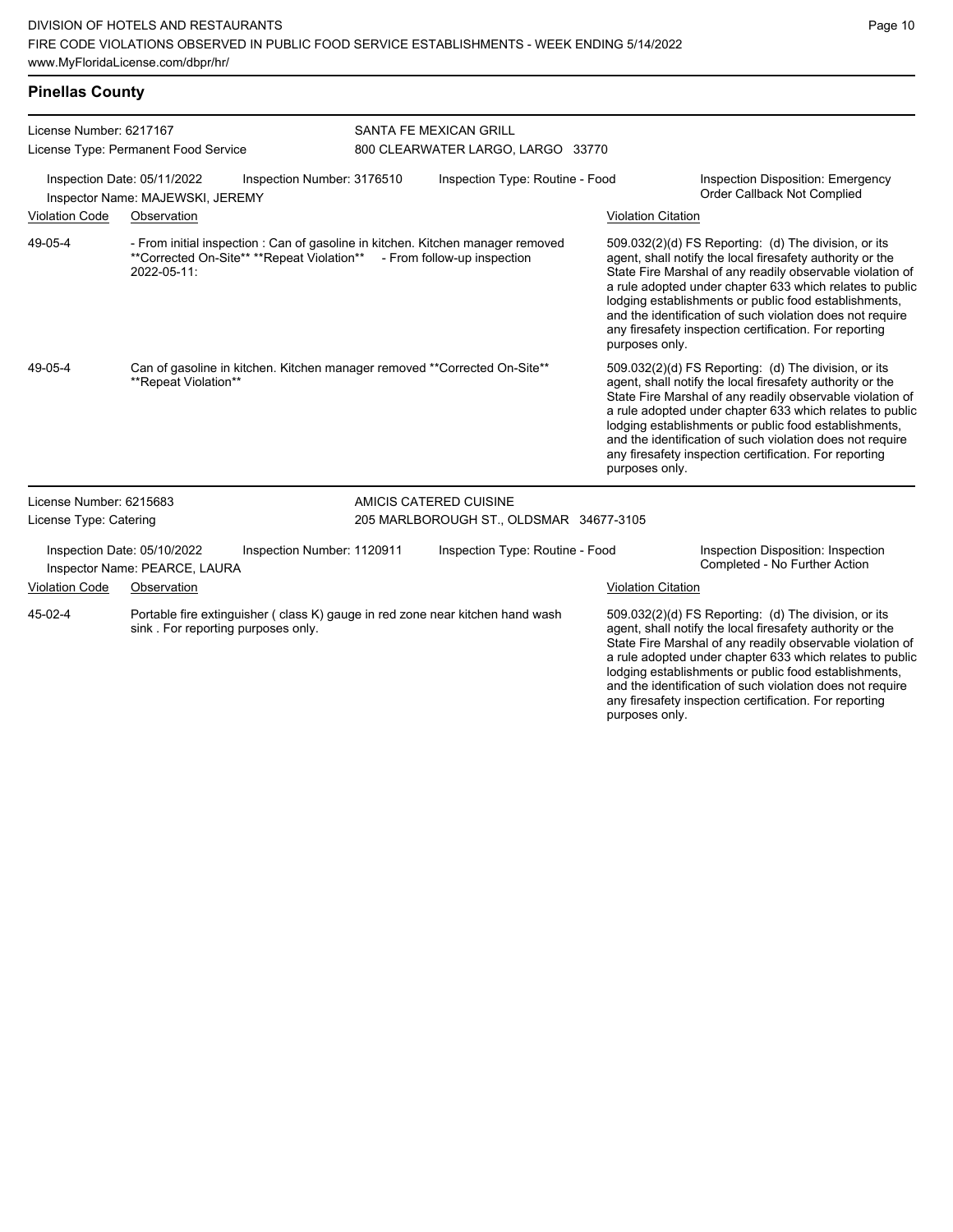# **Polk County**

| License Number: 6308061<br>License Type: Permanent Food Service |                                     | <b>CHINA GARDEN</b>                                                                                                                | 1527 BARTOW RD, LAKELAND 33801 |                                 |                           |                                                                                                                                                                                                                                                                                                                                                                                                                            |
|-----------------------------------------------------------------|-------------------------------------|------------------------------------------------------------------------------------------------------------------------------------|--------------------------------|---------------------------------|---------------------------|----------------------------------------------------------------------------------------------------------------------------------------------------------------------------------------------------------------------------------------------------------------------------------------------------------------------------------------------------------------------------------------------------------------------------|
| Inspection Date: 05/12/2022                                     | Inspector Name: BEAULIEU, STEPHANIE | Inspection Number: 3150640                                                                                                         |                                | Inspection Type: Routine - Food |                           | Inspection Disposition: Inspection<br>Completed - No Further Action                                                                                                                                                                                                                                                                                                                                                        |
| <b>Violation Code</b>                                           | Observation                         |                                                                                                                                    |                                |                                 | <b>Violation Citation</b> |                                                                                                                                                                                                                                                                                                                                                                                                                            |
| 45-06-4                                                         |                                     | Portable fire extinguisher is inaccessible. For reporting purposes only<br>K class extinguisher blocked by prep table on cook line |                                |                                 | purposes only.            | 509.032(2)(d) FS Reporting: (d) The division, or its<br>agent, shall notify the local firesafety authority or the<br>State Fire Marshal of any readily observable violation of<br>a rule adopted under chapter 633 which relates to public<br>lodging establishments or public food establishments,<br>and the identification of such violation does not require<br>any firesafety inspection certification. For reporting |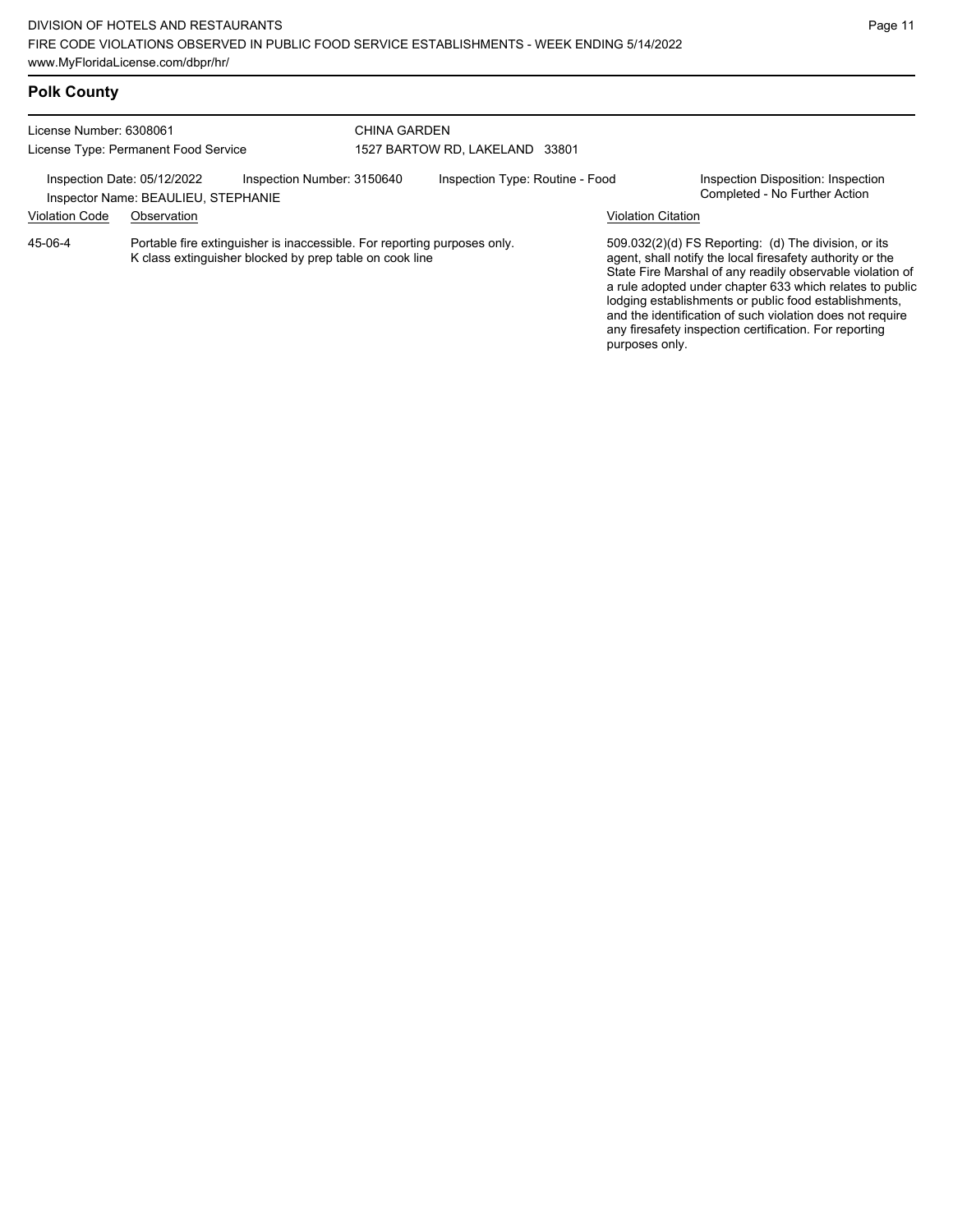| <b>Putnam County</b>    |                                                                 |                                                                                                    |                                                                                     |                           |                                                                                                                                                                                                                                                                                                                                                                                                                            |
|-------------------------|-----------------------------------------------------------------|----------------------------------------------------------------------------------------------------|-------------------------------------------------------------------------------------|---------------------------|----------------------------------------------------------------------------------------------------------------------------------------------------------------------------------------------------------------------------------------------------------------------------------------------------------------------------------------------------------------------------------------------------------------------------|
| License Number: 6400910 | License Type: Permanent Food Service                            |                                                                                                    | STEAMBOAT WILLIES<br>309 SAINT JOHNS AVE, PALATKA 32177                             |                           |                                                                                                                                                                                                                                                                                                                                                                                                                            |
|                         | Inspection Date: 05/12/2022<br>Inspector Name: BADDING, MELANIE | Inspection Number: 3174093                                                                         | Inspection Type: Routine - Food                                                     |                           | Inspection Disposition: Warning<br>Issued                                                                                                                                                                                                                                                                                                                                                                                  |
| <b>Violation Code</b>   | Observation                                                     |                                                                                                    |                                                                                     | <b>Violation Citation</b> |                                                                                                                                                                                                                                                                                                                                                                                                                            |
| 48-04-4                 |                                                                 | of the building. For reporting purposes only.<br>Observed propane tanks in secondary storage area. | Propane tank (larger than 2.7 lb. water capacity/1 lb. gas capacity) located inside | purposes only.            | 509.032(2)(d) FS Reporting: (d) The division, or its<br>agent, shall notify the local firesafety authority or the<br>State Fire Marshal of any readily observable violation of<br>a rule adopted under chapter 633 which relates to public<br>lodging establishments or public food establishments,<br>and the identification of such violation does not require<br>any firesafety inspection certification. For reporting |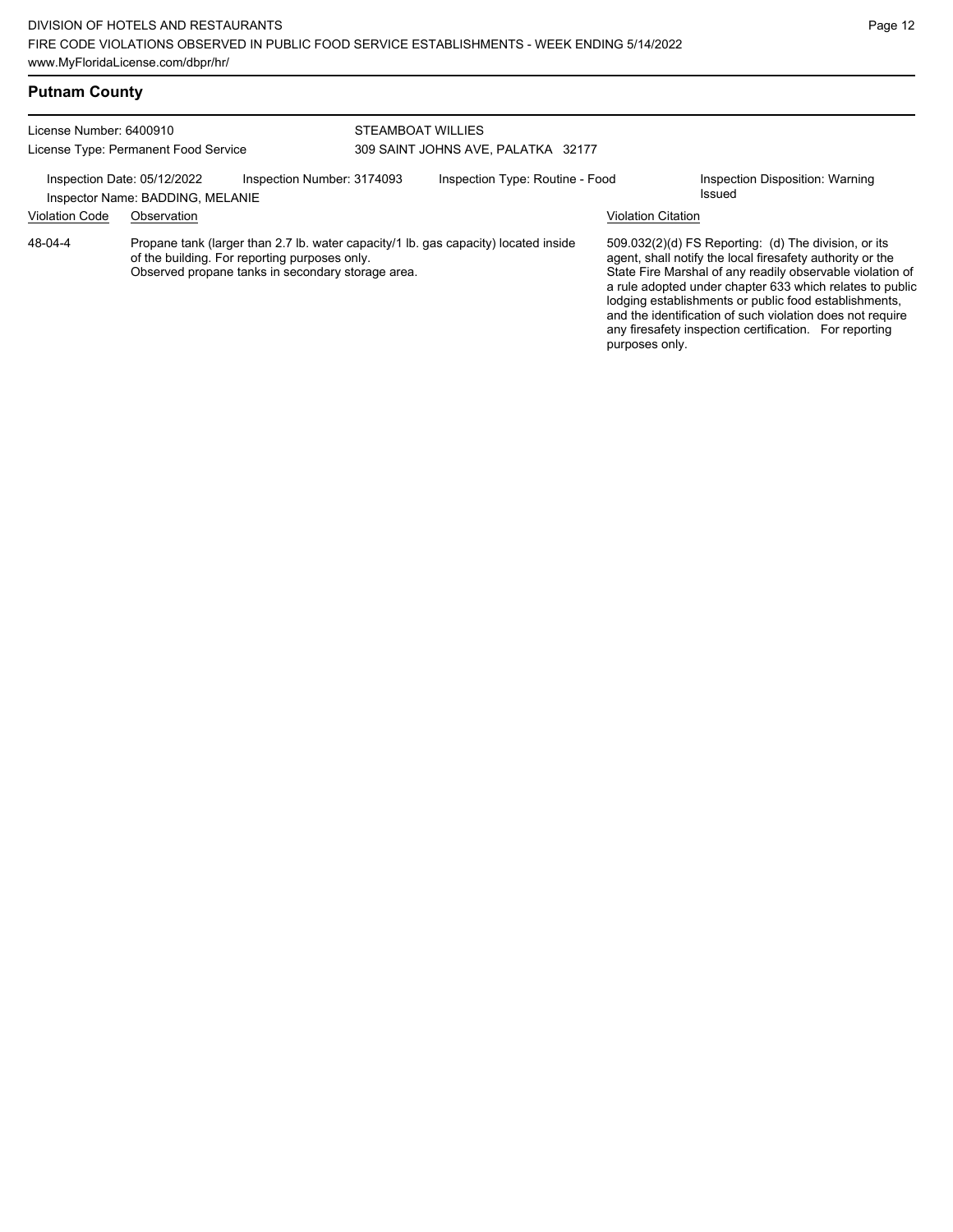| License Number: 6905382     |                                                                                                                                                                                                                                                                             | <b>CIRO'S PIZZA</b> |                                                                      |                           |                                                                                                                                                                                                                                                                                                                                                                                                                              |
|-----------------------------|-----------------------------------------------------------------------------------------------------------------------------------------------------------------------------------------------------------------------------------------------------------------------------|---------------------|----------------------------------------------------------------------|---------------------------|------------------------------------------------------------------------------------------------------------------------------------------------------------------------------------------------------------------------------------------------------------------------------------------------------------------------------------------------------------------------------------------------------------------------------|
|                             | License Type: Permanent Food Service                                                                                                                                                                                                                                        |                     | 1006 E ALTAMONTE DR, SUITE 1001, ALTAMONTE SPRINGS 32701             |                           |                                                                                                                                                                                                                                                                                                                                                                                                                              |
| Inspection Date: 04/29/2022 | Inspection Number: 3187718<br>Inspector Name: MARTIN, LESLIE                                                                                                                                                                                                                |                     | Inspection Type: Routine - Food                                      |                           | Inspection Disposition: Emergency<br><b>Order Callback Time Extension</b>                                                                                                                                                                                                                                                                                                                                                    |
| <b>Violation Code</b>       | Observation                                                                                                                                                                                                                                                                 |                     |                                                                      | <b>Violation Citation</b> |                                                                                                                                                                                                                                                                                                                                                                                                                              |
| 45-04-4                     | Observed: Use of cooking equipment producing grease laden vapors/smoke with<br>no hood suppression system<br>installed. Notified Fire AHJ. For reporting purposes only.<br>-2 tabletop fryers on counter by hot well, no hood or fire suppression system.<br>Priority: Repo |                     |                                                                      | purposes only.            | 509.032(2)(d) FS Reporting: (d) The division, or its<br>agent, shall notify the local firesafety authority or the<br>State Fire Marshal of any readily observable violation of<br>a rule adopted under chapter 633 which relates to public<br>lodging establishments or public food establishments,<br>and the identification of such violation does not require<br>any firesafety inspection certification. For reporting   |
| 45-04-4                     | Observed: Use of cooking equipment producing grease laden vapors/smoke with<br>no hood suppression system installed. Notified Fire<br>AHJ. For reporting purposes only.<br>-2 tabletop fryers on counter by hot well, no hood or fire suppression system.<br>Priority: Repo |                     |                                                                      | purposes only.            | 509.032(2)(d) FS Reporting: (d) The division, or its<br>agent, shall notify the local firesafety authority or the<br>State Fire Marshal of any readily observable violation of<br>a rule adopted under chapter 633 which relates to public<br>lodging establishments or public food establishments,<br>and the identification of such violation does not require<br>any firesafety inspection certification. For reporting   |
| License Number: 6905112     |                                                                                                                                                                                                                                                                             | SANTIAGO'S BODEGA   |                                                                      |                           |                                                                                                                                                                                                                                                                                                                                                                                                                              |
|                             | License Type: Permanent Food Service                                                                                                                                                                                                                                        |                     | 1185 SPRING CENTRE S BLVD #1080, ALTAMONTE SPRINGS 32714             |                           |                                                                                                                                                                                                                                                                                                                                                                                                                              |
| Inspection Date: 05/09/2022 | Inspection Number: 3178194<br>Inspector Name: HICKS, GEORGE RANDY                                                                                                                                                                                                           |                     | Inspection Type: Routine - Food                                      |                           | Inspection Disposition: Inspection<br>Completed - No Further Action                                                                                                                                                                                                                                                                                                                                                          |
| <b>Violation Code</b>       | Observation                                                                                                                                                                                                                                                                 |                     |                                                                      | <b>Violation Citation</b> |                                                                                                                                                                                                                                                                                                                                                                                                                              |
| 45-05-4                     | Portable fire extinguisher missing from its designated location. For reporting<br>purposes only. Hook by server station.                                                                                                                                                    |                     |                                                                      | purposes only.            | 509.032(2)(d) FS Reporting: (d) The division, or its<br>agent, shall notify the local firesafety authority or the<br>State Fire Marshal of any readily observable violation of<br>a rule adopted under chapter 633 which relates to public<br>lodging establishments or public food establishments,<br>and the identification of such violation does not require<br>any firesafety inspection certification. For reporting   |
| License Number: 6904836     | License Type: Permanent Food Service                                                                                                                                                                                                                                        |                     | EL ZOCALO MEXICAN RESTAURANT<br>406-408 S SANFORD AVE, SANFORD 32771 |                           |                                                                                                                                                                                                                                                                                                                                                                                                                              |
| Inspection Date: 05/10/2022 | Inspection Number: 3171588<br>Inspector Name: ANGEL, TERRY                                                                                                                                                                                                                  |                     | Inspection Type: Routine - Food                                      |                           | Inspection Disposition: Warning<br>Issued                                                                                                                                                                                                                                                                                                                                                                                    |
| Violation Code              | Observation                                                                                                                                                                                                                                                                 |                     |                                                                      | <b>Violation Citation</b> |                                                                                                                                                                                                                                                                                                                                                                                                                              |
| 45-04-4                     | Use of cooking equipment producing grease laden vapors/smoke with no hood<br>suppression system installed. Notified Fire AHJ. For reporting purposes only.<br>In expanded store front, table top fryers present.<br>Notified Dan Taylor, Sanford Fire Inspector. 407-56     |                     |                                                                      | purposes only.            | $509.032(2)(d)$ FS Reporting: (d) The division, or its<br>agent, shall notify the local firesafety authority or the<br>State Fire Marshal of any readily observable violation of<br>a rule adopted under chapter 633 which relates to public<br>lodging establishments or public food establishments,<br>and the identification of such violation does not require<br>any firesafety inspection certification. For reporting |
| 47-02-4                     | Observed scorch marks around electrical outlet. For reporting purposes only.<br>Outlet not mounted to wall.<br>Behind counter of new expanded area.                                                                                                                         |                     |                                                                      | purposes only.            | 509.032(2)(d) FS Reporting: (d) The division, or its<br>agent, shall notify the local firesafety authority or the<br>State Fire Marshal of any readily observable violation of<br>a rule adopted under chapter 633 which relates to public<br>lodging establishments or public food establishments,<br>and the identification of such violation does not require<br>any firesafety inspection certification. For reporting   |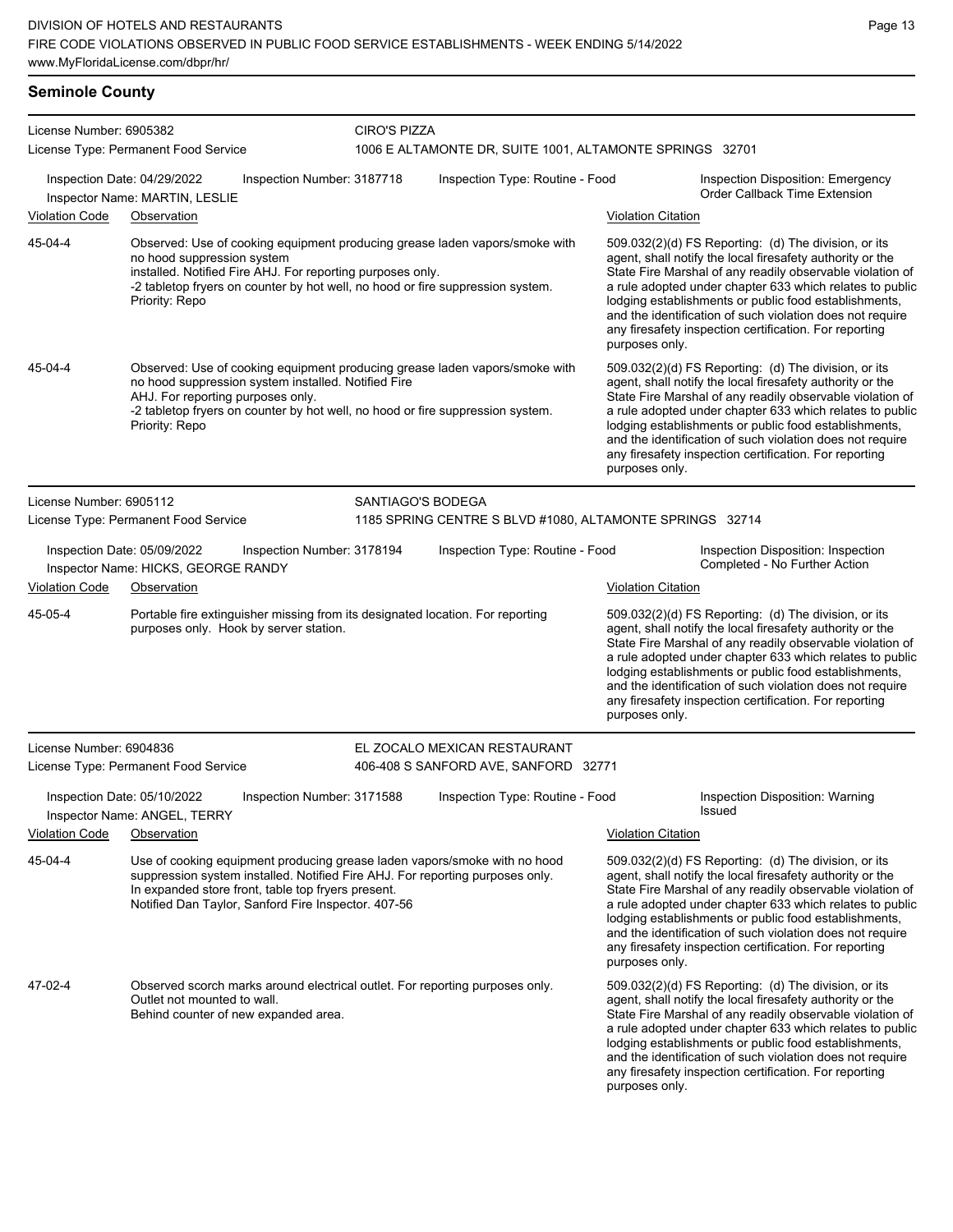#### **St. Johns County**

| License Number: 6502286<br>License Type: Permanent Food Service<br>Inspection Date: 05/09/2022<br>Inspection Number: 3178618                                                                    |                                                                |                                                                                | <b>CANTINA LOUIE</b><br>10870 US HWY 1 N STE 110, PONTE VEDRA 32081                                                                                        |                                                                                                                                                                                                                                                                                                                                                                  |                                                                                                                                                                                                                                                                                                                                                                                                                                              |                                                                 |  |
|-------------------------------------------------------------------------------------------------------------------------------------------------------------------------------------------------|----------------------------------------------------------------|--------------------------------------------------------------------------------|------------------------------------------------------------------------------------------------------------------------------------------------------------|------------------------------------------------------------------------------------------------------------------------------------------------------------------------------------------------------------------------------------------------------------------------------------------------------------------------------------------------------------------|----------------------------------------------------------------------------------------------------------------------------------------------------------------------------------------------------------------------------------------------------------------------------------------------------------------------------------------------------------------------------------------------------------------------------------------------|-----------------------------------------------------------------|--|
|                                                                                                                                                                                                 |                                                                |                                                                                | Inspection Type: Routine - Food                                                                                                                            |                                                                                                                                                                                                                                                                                                                                                                  |                                                                                                                                                                                                                                                                                                                                                                                                                                              | Inspection Disposition: Warning<br>Issued                       |  |
| <b>Violation Code</b>                                                                                                                                                                           | Inspector Name: GOSAI, MATT<br>Observation                     |                                                                                |                                                                                                                                                            |                                                                                                                                                                                                                                                                                                                                                                  |                                                                                                                                                                                                                                                                                                                                                                                                                                              |                                                                 |  |
|                                                                                                                                                                                                 |                                                                |                                                                                |                                                                                                                                                            |                                                                                                                                                                                                                                                                                                                                                                  | <b>Violation Citation</b>                                                                                                                                                                                                                                                                                                                                                                                                                    |                                                                 |  |
| 46-01-4                                                                                                                                                                                         | Blocked rear exits.                                            |                                                                                | Marked exit/path to marked exit blocked. For reporting purposes only.                                                                                      |                                                                                                                                                                                                                                                                                                                                                                  | 509.032(2)(d) FS Reporting: (d) The division, or its<br>agent, shall notify the local firesafety authority or the<br>State Fire Marshal of any readily observable violation of<br>a rule adopted under chapter 633 which relates to public<br>lodging establishments or public food establishments,<br>and the identification of such violation does not require<br>any firesafety inspection certification. For reporting<br>purposes only. |                                                                 |  |
| License Number: 6502258                                                                                                                                                                         |                                                                |                                                                                |                                                                                                                                                            | <b>VALLEY SMOKE RESTAURANT</b>                                                                                                                                                                                                                                                                                                                                   |                                                                                                                                                                                                                                                                                                                                                                                                                                              |                                                                 |  |
|                                                                                                                                                                                                 | License Type: Permanent Food Service                           |                                                                                |                                                                                                                                                            | 11 S ROSCOE BLVD, PNTE VDRA BCH 32082                                                                                                                                                                                                                                                                                                                            |                                                                                                                                                                                                                                                                                                                                                                                                                                              |                                                                 |  |
| Inspection Date: 05/11/2022<br>Inspection Number: 3170069<br>Inspector Name: ROZIER, TORRANCE                                                                                                   |                                                                |                                                                                | Inspection Type: Routine - Food                                                                                                                            |                                                                                                                                                                                                                                                                                                                                                                  | Inspection Disposition: Inspection<br>Completed - No Further Action                                                                                                                                                                                                                                                                                                                                                                          |                                                                 |  |
| <b>Violation Code</b>                                                                                                                                                                           | Observation                                                    |                                                                                |                                                                                                                                                            |                                                                                                                                                                                                                                                                                                                                                                  | <b>Violation Citation</b>                                                                                                                                                                                                                                                                                                                                                                                                                    |                                                                 |  |
| 45-04-4                                                                                                                                                                                         |                                                                | Fryer used for chicken skin not under a hood                                   | Use of cooking equipment producing grease laden vapors/smoke with no hood<br>suppression system installed. Notified Fire AHJ. For reporting purposes only. |                                                                                                                                                                                                                                                                                                                                                                  | 509.032(2)(d) FS Reporting: (d) The division, or its<br>agent, shall notify the local firesafety authority or the<br>State Fire Marshal of any readily observable violation of<br>a rule adopted under chapter 633 which relates to public<br>lodging establishments or public food establishments,<br>and the identification of such violation does not require<br>any firesafety inspection certification. For reporting<br>purposes only. |                                                                 |  |
| License Number: 6501252                                                                                                                                                                         |                                                                |                                                                                | <b>AGUSTIN INN</b>                                                                                                                                         |                                                                                                                                                                                                                                                                                                                                                                  |                                                                                                                                                                                                                                                                                                                                                                                                                                              |                                                                 |  |
| License Type: Permanent Food Service                                                                                                                                                            |                                                                |                                                                                |                                                                                                                                                            | 29 CUNA ST, SAINT AUGUSTINE 32084                                                                                                                                                                                                                                                                                                                                |                                                                                                                                                                                                                                                                                                                                                                                                                                              |                                                                 |  |
|                                                                                                                                                                                                 | Inspection Date: 05/09/2022<br>Inspector Name: MAKOWSKI, JARED | Inspection Number: 3113486                                                     |                                                                                                                                                            | Inspection Type: Routine - Food                                                                                                                                                                                                                                                                                                                                  |                                                                                                                                                                                                                                                                                                                                                                                                                                              | Inspection Disposition: Administrative<br>complaint recommended |  |
| <b>Violation Code</b>                                                                                                                                                                           | Observation                                                    |                                                                                |                                                                                                                                                            |                                                                                                                                                                                                                                                                                                                                                                  | <b>Violation Citation</b>                                                                                                                                                                                                                                                                                                                                                                                                                    |                                                                 |  |
| 45-04-4<br>Use of cooking equipment producing grease laden vapors/smoke with no hood<br>suppression system installed. Notified Fire AHJ. For reporting purposes only.<br>grease laden vapors in |                                                                | Establishment used a griddle to cook eggs and sausages without a hood. Visible |                                                                                                                                                            | 509.032(2)(d) FS Reporting: (d) The division, or its<br>agent, shall notify the local firesafety authority or the<br>State Fire Marshal of any readily observable violation of<br>a rule adopted under chapter 633 which relates to public<br>lodging establishments or public food establishments,<br>and the identification of such violation does not require |                                                                                                                                                                                                                                                                                                                                                                                                                                              |                                                                 |  |

any firesafety inspection certification. For reporting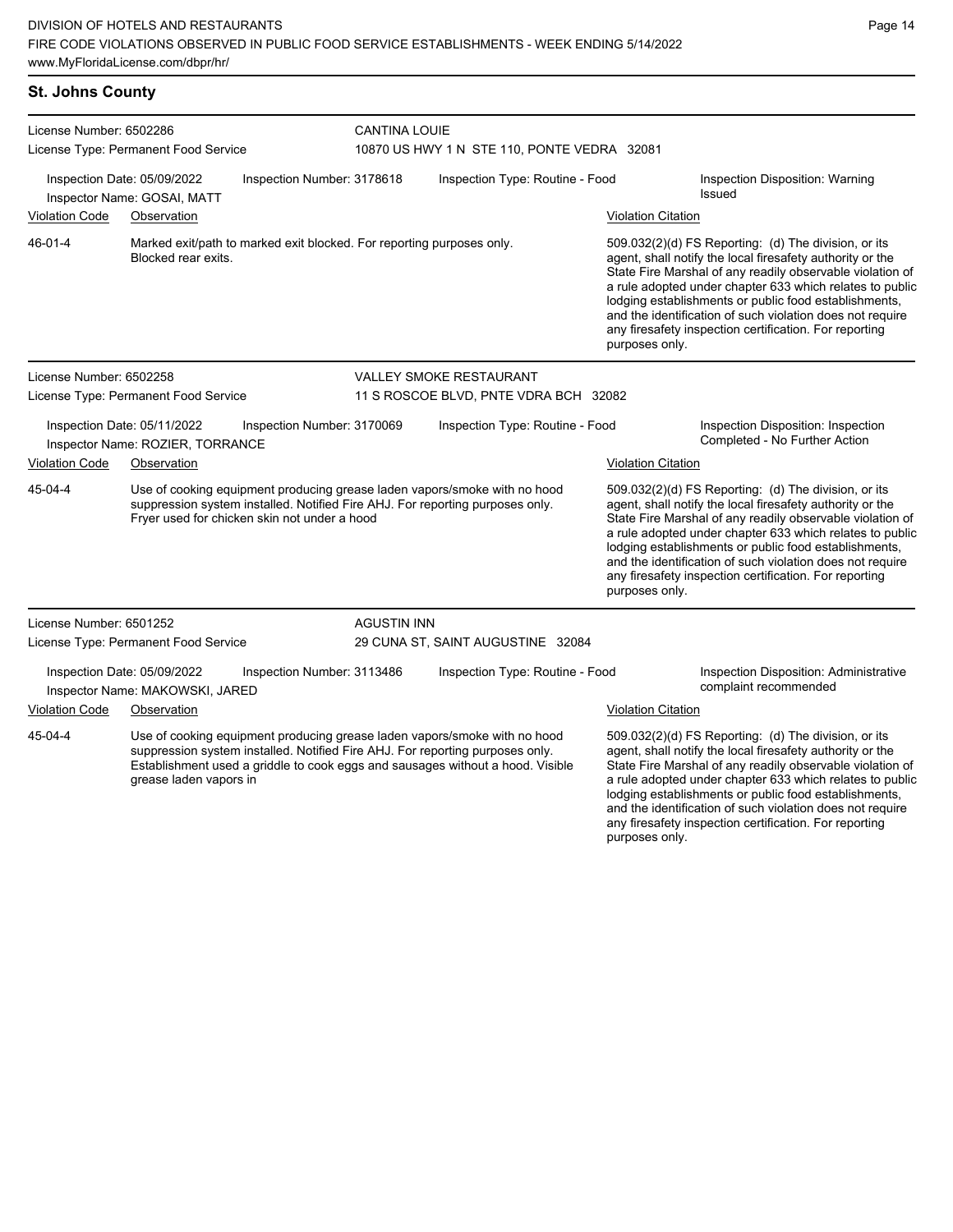| License Number: 7100228<br>License Type: Permanent Food Service |                                                 |                                                                            | BURGER KING #9952<br>1575 OHIO AVE S, LIVE OAK 32060 |                                 |  |                           |                                                                                                                                                                                                                                                                                                                                                                                                                              |
|-----------------------------------------------------------------|-------------------------------------------------|----------------------------------------------------------------------------|------------------------------------------------------|---------------------------------|--|---------------------------|------------------------------------------------------------------------------------------------------------------------------------------------------------------------------------------------------------------------------------------------------------------------------------------------------------------------------------------------------------------------------------------------------------------------------|
| Inspection Date: 05/11/2022<br><b>Violation Code</b>            | Inspector Name: BAILEY, KIMBERLY<br>Observation | Inspection Number: 3187351                                                 |                                                      | Inspection Type: Complaint Full |  | <b>Violation Citation</b> | Inspection Disposition: Warning<br>Issued                                                                                                                                                                                                                                                                                                                                                                                    |
| 45-02-4                                                         | Overcharged, near walk in cooler                | Portable fire extinguisher gauge in red zone. For reporting purposes only. |                                                      |                                 |  | purposes only.            | $509.032(2)(d)$ FS Reporting: (d) The division, or its<br>agent, shall notify the local firesafety authority or the<br>State Fire Marshal of any readily observable violation of<br>a rule adopted under chapter 633 which relates to public<br>lodging establishments or public food establishments,<br>and the identification of such violation does not require<br>any firesafety inspection certification. For reporting |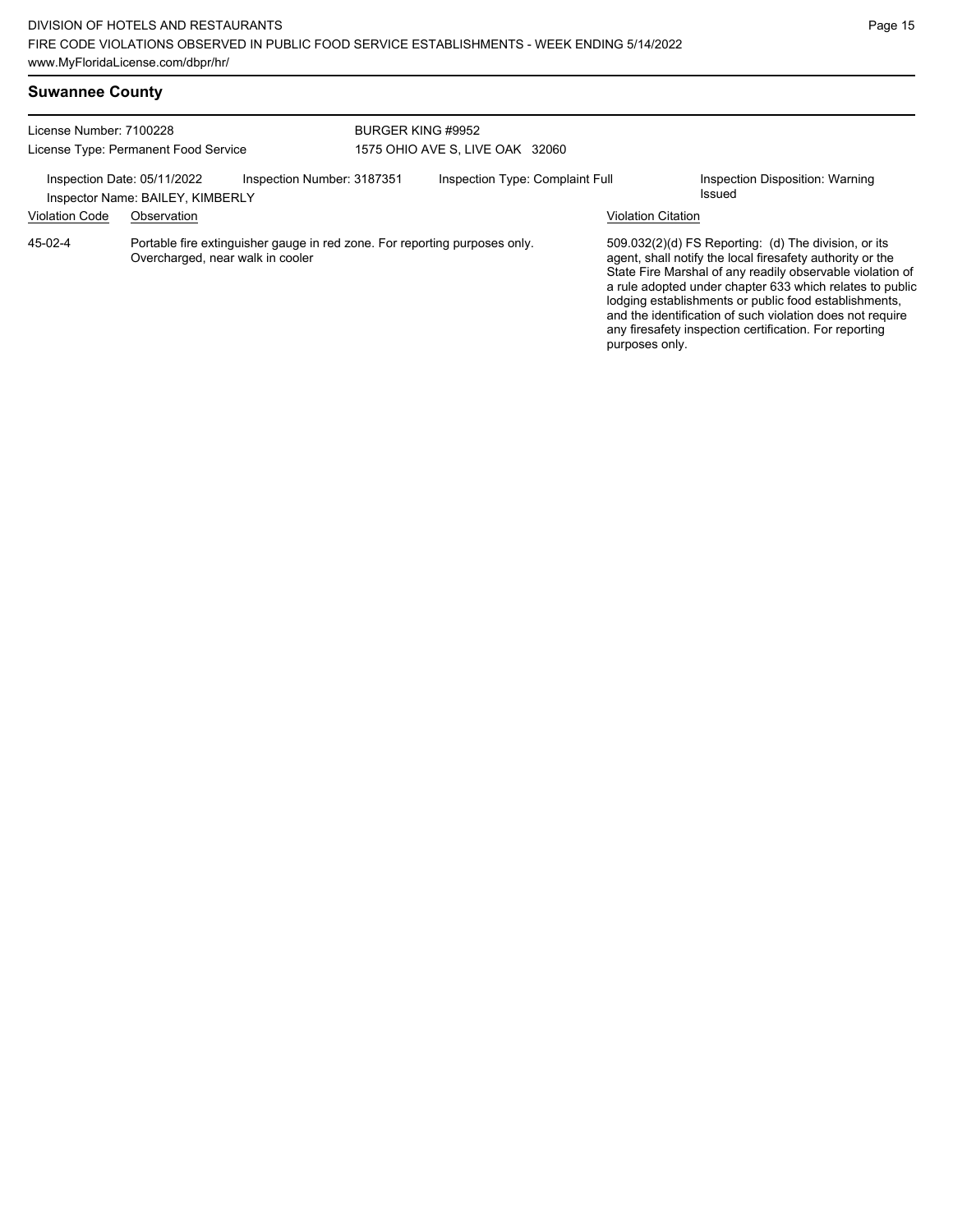### **Volusia County**

| License Number: 7406959<br>License Type: Permanent Food Service                                                                      |                                                                                                                                      |                            | <b>SOUL FOODS</b><br>456 DR MARTIN LUTHER KING JR BLVD, DAYTONA BEACH 32114    |                                 |                                                                                                                                                                                                                                                                                                                                                                                                                                              |                                                                     |  |
|--------------------------------------------------------------------------------------------------------------------------------------|--------------------------------------------------------------------------------------------------------------------------------------|----------------------------|--------------------------------------------------------------------------------|---------------------------------|----------------------------------------------------------------------------------------------------------------------------------------------------------------------------------------------------------------------------------------------------------------------------------------------------------------------------------------------------------------------------------------------------------------------------------------------|---------------------------------------------------------------------|--|
| Inspection Date: 05/12/2022<br>Inspection Number: 3176983<br>Inspector Name: BRANNER, LISELOTTE                                      |                                                                                                                                      |                            |                                                                                | Inspection Type: Routine - Food |                                                                                                                                                                                                                                                                                                                                                                                                                                              | Inspection Disposition: Warning<br><b>Issued</b>                    |  |
| <b>Violation Code</b>                                                                                                                | Observation                                                                                                                          |                            |                                                                                | <b>Violation Citation</b>       |                                                                                                                                                                                                                                                                                                                                                                                                                                              |                                                                     |  |
| 48-04-4                                                                                                                              | Propane tank (larger than 2.7 lb. water capacity/1 lb. gas capacity) located inside<br>of the building. For reporting purposes only. |                            |                                                                                |                                 | 509.032(2)(d) FS Reporting: (d) The division, or its<br>agent, shall notify the local firesafety authority or the<br>State Fire Marshal of any readily observable violation of<br>a rule adopted under chapter 633 which relates to public<br>lodging establishments or public food establishments,<br>and the identification of such violation does not require<br>any firesafety inspection certification. For reporting<br>purposes only. |                                                                     |  |
| License Number: 7407073                                                                                                              |                                                                                                                                      |                            | MCDONALD'S 34816                                                               |                                 |                                                                                                                                                                                                                                                                                                                                                                                                                                              |                                                                     |  |
| License Type: Permanent Food Service                                                                                                 |                                                                                                                                      |                            | 3181 SR 44, NEW SMYRNA BEACH 32168                                             |                                 |                                                                                                                                                                                                                                                                                                                                                                                                                                              |                                                                     |  |
|                                                                                                                                      | Inspection Date: 05/10/2022<br>Inspector Name: WOOD, JUSTIN                                                                          | Inspection Number: 3124656 |                                                                                | Inspection Type: Routine - Food |                                                                                                                                                                                                                                                                                                                                                                                                                                              | Inspection Disposition: Inspection<br>Completed - No Further Action |  |
| <b>Violation Code</b>                                                                                                                | Observation                                                                                                                          |                            |                                                                                |                                 | <b>Violation Citation</b>                                                                                                                                                                                                                                                                                                                                                                                                                    |                                                                     |  |
| Marked exit/path to marked exit blocked. For reporting purposes only.<br>46-01-4<br>wheels during inspection. ** Corrected On-Site** |                                                                                                                                      |                            | -rear exit door blocked by otherwise movable equipment/stack of bread racks on |                                 | 509.032(2)(d) FS Reporting: (d) The division, or its<br>agent, shall notify the local firesafety authority or the<br>State Fire Marshal of any readily observable violation of<br>a rule adopted under chapter 633 which relates to public<br>lodging establishments or public food establishments,<br>and the identification of such violation does not require<br>any firesafety inspection certification. For reporting                   |                                                                     |  |